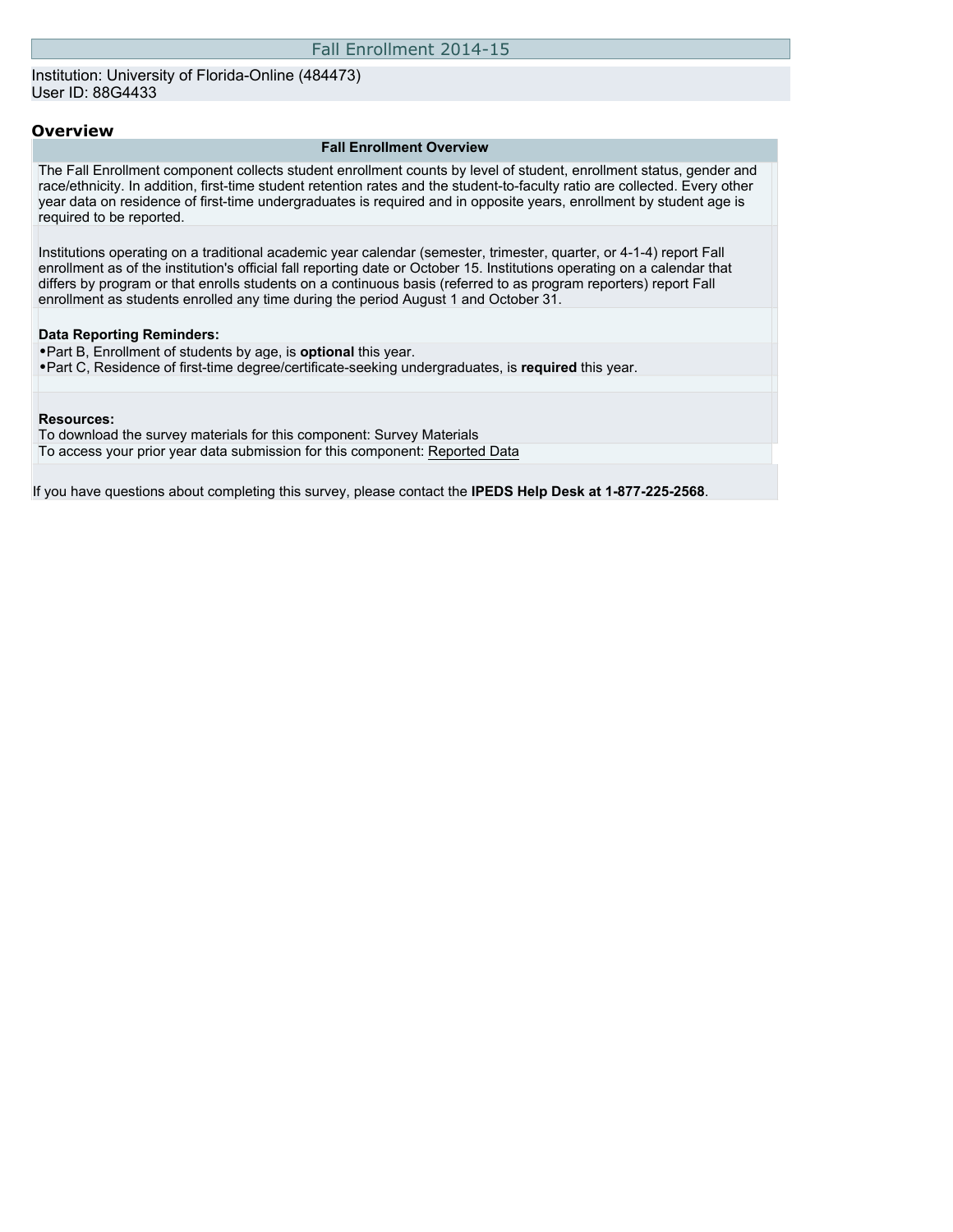Institution: University of Florida-Online (484473) User ID: 88G4433

## **Part Selection**

**Completion of Part B (Enrollment of Students by Age) is optional this year.**

### **Do you wish to complete Part B this year?**

**If you select 'Yes', you will be expected to complete the Part B screens.**

**If you select 'No', you will skip Part B.**

Yes, I will complete Part B

No, I will not complete Part B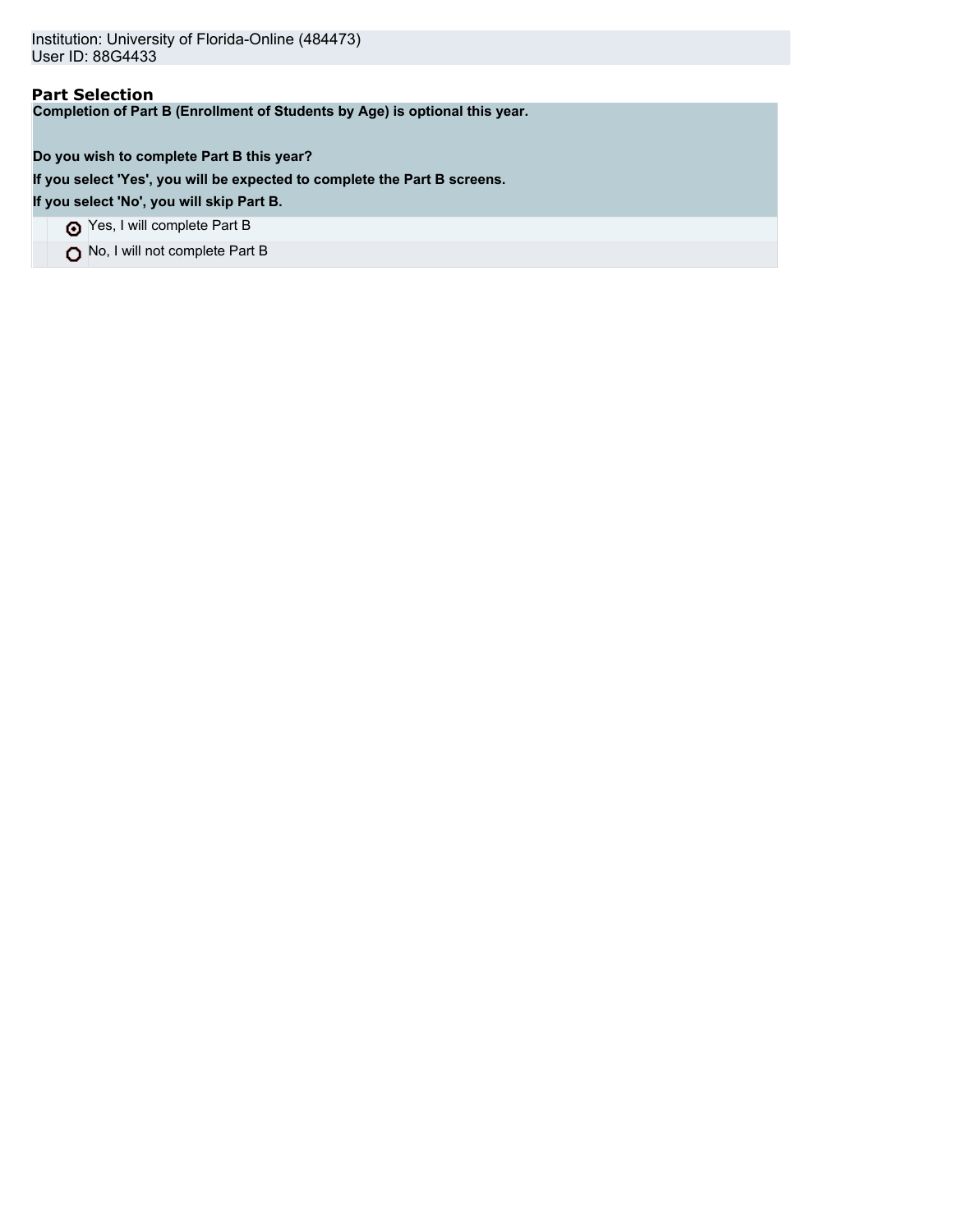### **Fall Enrollment - CIPCODE Selection**

**Indicate which of the following fields of study are offered by your institution. Students are to be reported by their major field of study for the categories listed below. Fields for which enrollment was reported for Fall 2012 have already been checked; please make sure all listed fields offered by your institution are checked.**

|  |     | Undergraduate and graduate fields                                                  |
|--|-----|------------------------------------------------------------------------------------|
|  |     | 13,0000 -- Education                                                               |
|  |     | $14.0000 -$ Engineering                                                            |
|  | ا⊽ا | 26.0000 -- Biological and Biomedical Sciences                                      |
|  |     | 27,0000 -- Mathematics                                                             |
|  | ا⊽ا | 40.0000 -- Physical Sciences                                                       |
|  | ⊓   | 52.0000 -- Business, Management, Marketing, and Related Support Services           |
|  |     |                                                                                    |
|  |     | None of the above                                                                  |
|  |     | You may use the space below to provide context for the data you've reported above. |
|  |     |                                                                                    |
|  |     |                                                                                    |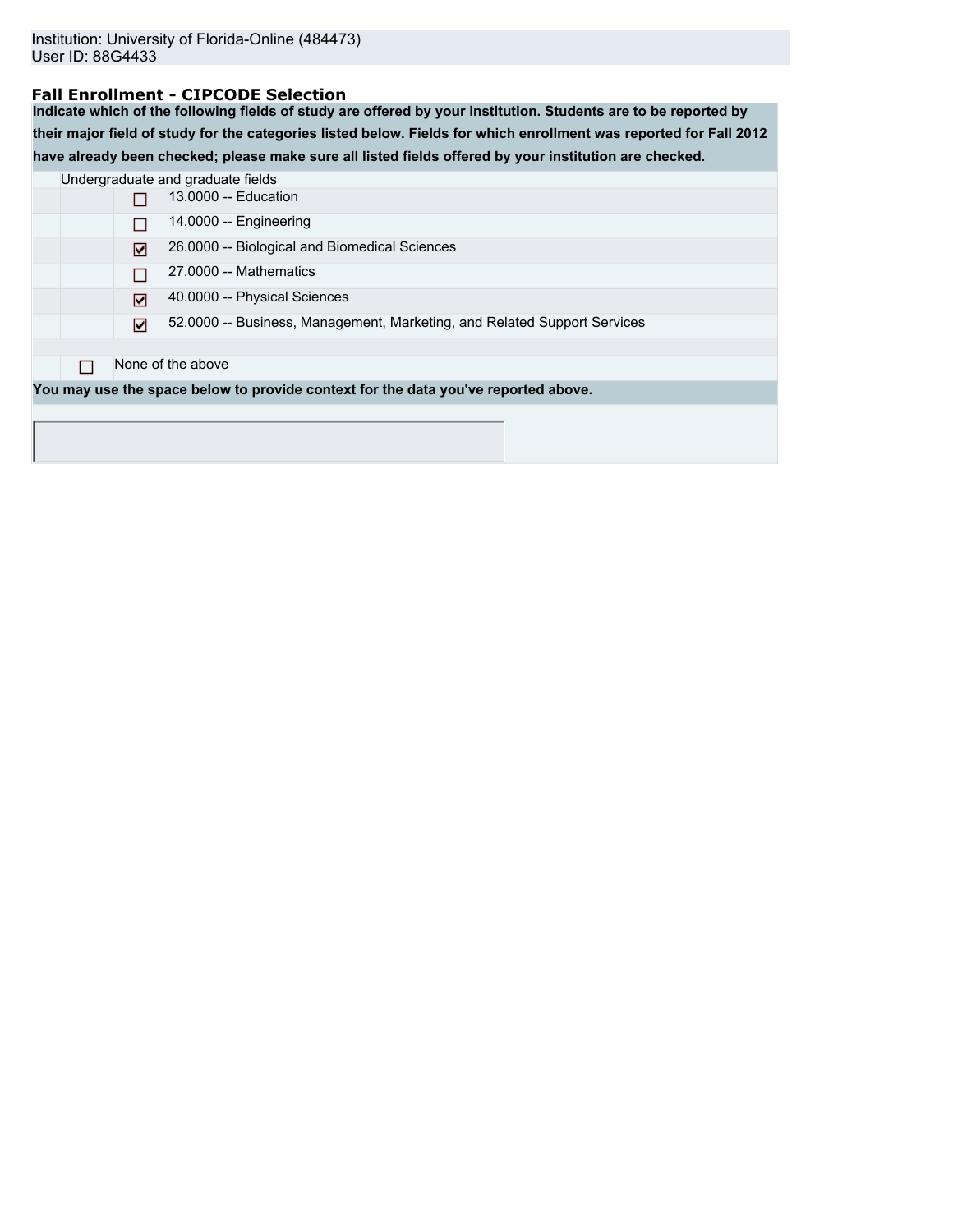## **Part A - Fall Enrollment for Full-Time Undergraduate Students**

**Enrollment as of the institution's official fall reporting date or as of October 15, 2014**

### **Full-time Undergraduate Students**

**Race/Ethnicity Reporting Reminder:**

•**Report Hispanic/Latino individuals of any race as Hispanic/Latino**

#### •**Report race for non-Hispanic/Latino individuals only**

**Men**

| Enrolled for credit                                           |          |    | Degree/certificate-seeking         | Non-degree/               | Total,                  |                  |
|---------------------------------------------------------------|----------|----|------------------------------------|---------------------------|-------------------------|------------------|
|                                                               |          |    | First-time Transfer-in Continuing/ | Total degree/certificate- | non-certificate-seeking | <b>Full-time</b> |
|                                                               |          |    | Returning                          | seeking                   |                         | undergraduate    |
|                                                               |          |    |                                    |                           |                         | students         |
| Nonresident alien                                             | $\Omega$ | O  | <sup>0</sup>                       |                           | 0                       | 0                |
| Hispanic/Latino                                               | 0        | 12 | 17                                 | 29                        | $\Omega$                | 29               |
| American Indian or<br>Alaska Native                           | 0        |    |                                    |                           | 0                       | 3                |
| Asian                                                         | $\Omega$ | 3  | 2                                  |                           | $\Omega$                | 5                |
| <b>Black or African</b><br>American                           | 0        | 3  | 5                                  |                           | 0                       | 8                |
| Native Hawaiian or<br><b>Other Pacific</b><br><b>Islander</b> | 0        | O  | ŋ                                  |                           | 0                       | 0                |
| White                                                         |          | 41 | 80                                 | 122                       |                         | 123              |
| Two or more races                                             |          |    |                                    |                           |                         |                  |
| Race and ethnicity<br>unknown                                 | 0        | 3  | 3                                  |                           | 0                       | 6                |
| <b>Total men</b>                                              |          | 64 | 109                                | 174                       |                         | 175              |
| Total men prior year                                          |          |    |                                    |                           |                         |                  |

| <b>Women</b>                                           |                |                |                            |                                                                         |                         |                                               |
|--------------------------------------------------------|----------------|----------------|----------------------------|-------------------------------------------------------------------------|-------------------------|-----------------------------------------------|
| Enrolled for credit                                    |                |                | Degree/certificate-seeking | Non-degree/                                                             | Total,                  |                                               |
|                                                        |                |                | Returning                  | First-time Transfer-in Continuing/ Total degree/certificate-<br>seeking | non-certificate-seeking | <b>Full-time</b><br>undergraduate<br>students |
| Nonresident alien                                      | 0              | $\mathbf 0$    | $\mathbf 0$                | O                                                                       | 0                       | $\Omega$                                      |
| Hispanic/Latino                                        | 1              | 13             | 13                         | 27                                                                      | 0                       | 27                                            |
| American Indian or<br><b>Alaska Native</b>             | 0              | $\overline{2}$ |                            | 3                                                                       | 0                       | 3                                             |
| Asian                                                  | 1              | $\overline{2}$ | 3                          | 6                                                                       | 0                       | 6                                             |
| <b>Black or African</b><br>American                    | 0              | 11             | 11                         | 22                                                                      | 0                       | 22                                            |
| Native Hawaiian or<br><b>Other Pacific</b><br>Islander | $\mathbf 0$    |                |                            | 2                                                                       | 0                       | $\overline{2}$                                |
| White                                                  | 5              | 38             | 52                         | 95                                                                      |                         | 96                                            |
| Two or more races                                      | 0              | 0              |                            |                                                                         | 0                       |                                               |
| Race and ethnicity<br>unknown                          | 0              | $\overline{2}$ | 6                          | 8                                                                       |                         | 9                                             |
| <b>Total women</b>                                     | $\overline{7}$ | 69             | 88                         | 164                                                                     | $\overline{2}$          | 166                                           |
| Total women prior<br>year                              |                |                |                            |                                                                         |                         |                                               |
|                                                        |                |                |                            |                                                                         |                         |                                               |
| <b>Grand total</b><br>(men+women)                      | 8              | 133            | 197                        | 338                                                                     | 3                       | 341                                           |
| Grand total<br>(men+women) prior<br>year               |                |                |                            |                                                                         |                         |                                               |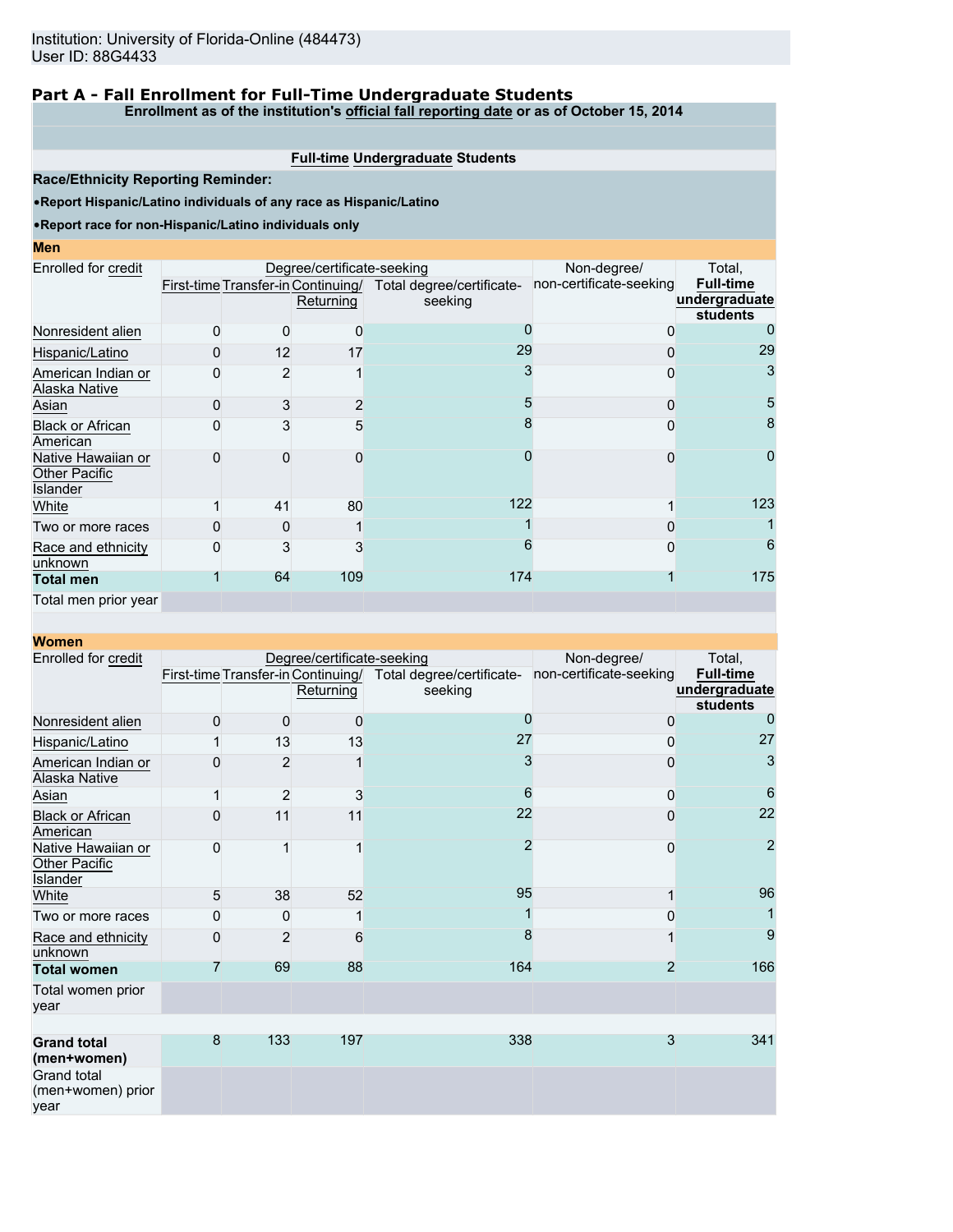**Enrollment as of the institution's official fall reporting date or as of October 15, 2014**

### **CIPCODE: 26.0000 -- Biological and Biomedical Sciences**

### **Full-time undergraduate students**

•**Report Hispanic/Latino individuals of any race as Hispanic/Latino**

| <b>Men</b>                                |  |                                         |                                                                                |                                                  |
|-------------------------------------------|--|-----------------------------------------|--------------------------------------------------------------------------------|--------------------------------------------------|
| Students enrolled for credit              |  | Degree/certificate-seeking<br>Returning | Non-degree/<br>First-time Transfer-in Continuing/Total non-certificate-seeking | Total,<br>full-time<br>undergraduate<br>students |
| Nonresident alien                         |  |                                         |                                                                                |                                                  |
| Hispanic/Latino                           |  |                                         |                                                                                |                                                  |
| American Indian or Alaska Native          |  |                                         |                                                                                |                                                  |
| Asian                                     |  |                                         |                                                                                |                                                  |
| <b>Black or African American</b>          |  |                                         |                                                                                |                                                  |
| Native Hawaiian or Other Pacific Islander |  |                                         |                                                                                | 0                                                |
| White                                     |  |                                         |                                                                                | 0                                                |
| Two or more races                         |  |                                         |                                                                                |                                                  |
| Race and ethnicity unknown                |  |                                         |                                                                                |                                                  |
| <b>Total men</b>                          |  |                                         |                                                                                |                                                  |

| <b>Women</b>                              |                            |           |                                                                                |                                                  |
|-------------------------------------------|----------------------------|-----------|--------------------------------------------------------------------------------|--------------------------------------------------|
| Students enrolled for credit              | Degree/certificate-seeking | Returning | Non-degree/<br>First-time Transfer-in Continuing/Total non-certificate-seeking | Total,<br>full-time<br>undergraduate<br>students |
| Nonresident alien                         |                            |           |                                                                                |                                                  |
| Hispanic/Latino                           |                            |           |                                                                                |                                                  |
| American Indian or Alaska Native          |                            |           |                                                                                |                                                  |
| Asian                                     |                            |           |                                                                                |                                                  |
| <b>Black or African American</b>          |                            |           |                                                                                |                                                  |
| Native Hawaiian or Other Pacific Islander |                            |           |                                                                                |                                                  |
| White                                     |                            |           |                                                                                |                                                  |
| Two or more races                         |                            |           |                                                                                |                                                  |
| Race and ethnicity unknown                |                            |           |                                                                                |                                                  |
| <b>Total women</b>                        |                            |           | 0                                                                              |                                                  |
|                                           |                            |           |                                                                                |                                                  |
| Grand total (men+women)                   | 0                          | $\Omega$  | 0                                                                              |                                                  |
| Grand total (men+women) 2012-13           |                            |           |                                                                                |                                                  |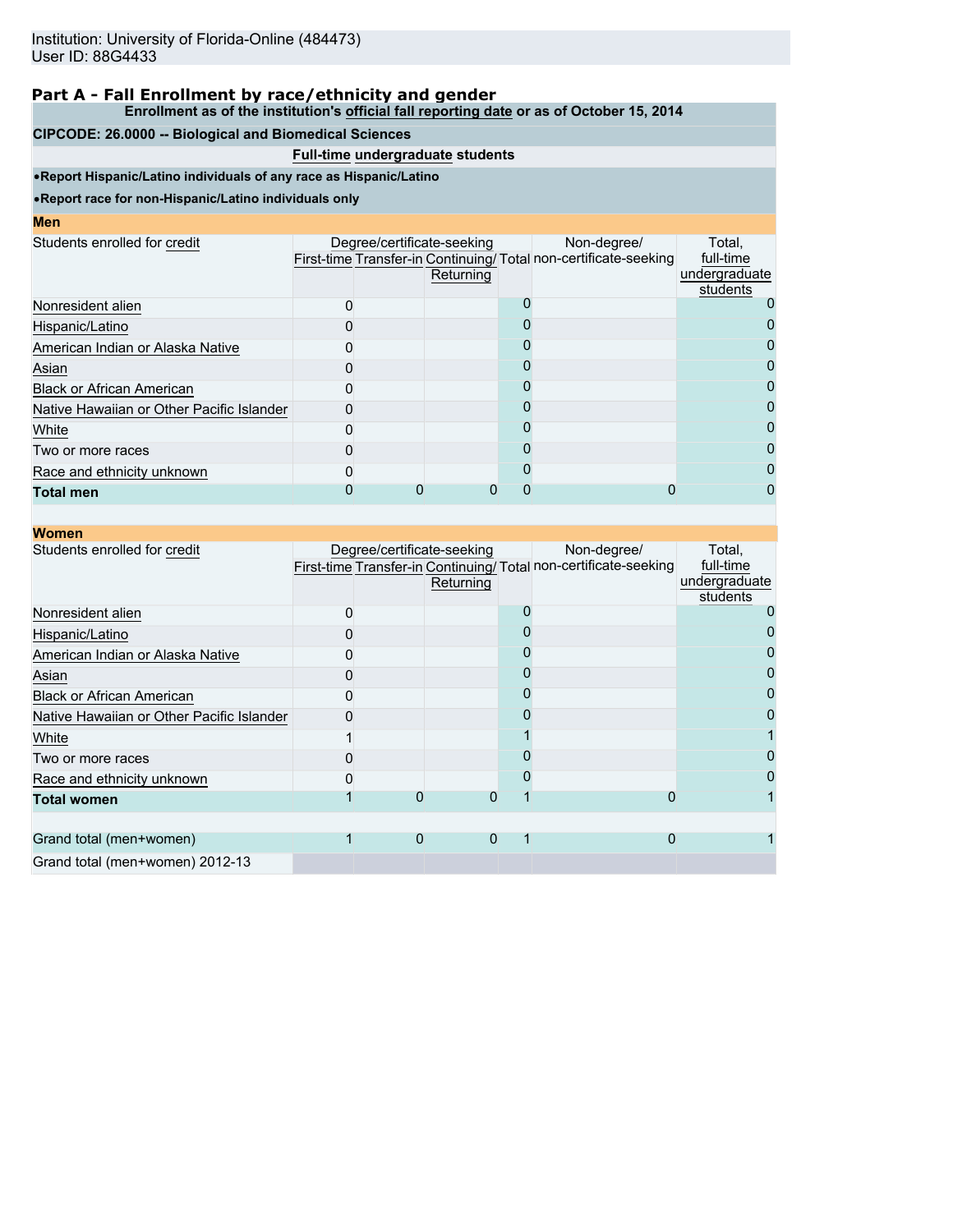**Enrollment as of the institution's official fall reporting date or as of October 15, 2014**

### **CIPCODE: 40.0000 -- Physical Sciences**

### **Full-time undergraduate students**

•**Report Hispanic/Latino individuals of any race as Hispanic/Latino**

| <b>STATE OF STATE OF STATE OF STATE OF STATE OF STATE OF STATE OF STATE OF STATE OF STATE OF STATE OF STATE OF S</b><br><b>Contract Contract Contract Contract Contract Contract Contract Contract Contract Contract Contract Contract Co</b> | <b>Contract Contract Contract Contract Contract Contract Contract Contract Contract Contract Contract Contract Co</b><br><b>STATE OF STATE OF STATE OF STATE OF STATE OF STATE OF STATE OF STATE OF STATE OF STATE OF STATE OF STATE OF S</b> |  |
|-----------------------------------------------------------------------------------------------------------------------------------------------------------------------------------------------------------------------------------------------|-----------------------------------------------------------------------------------------------------------------------------------------------------------------------------------------------------------------------------------------------|--|
|                                                                                                                                                                                                                                               |                                                                                                                                                                                                                                               |  |

| Returning | Non-degree/                | Total,<br>full-time<br>undergraduate<br>students                |
|-----------|----------------------------|-----------------------------------------------------------------|
|           |                            |                                                                 |
|           |                            |                                                                 |
|           |                            |                                                                 |
|           |                            |                                                                 |
|           |                            | 0                                                               |
|           |                            | 0                                                               |
|           |                            |                                                                 |
|           |                            | 0                                                               |
|           |                            | 0                                                               |
|           |                            |                                                                 |
|           | Degree/certificate-seeking | First-time Transfer-in Continuing/Total non-certificate-seeking |

|  | Women |  |
|--|-------|--|
|--|-------|--|

| wvonen                                    |   |                                         |                                                                                |                                      |
|-------------------------------------------|---|-----------------------------------------|--------------------------------------------------------------------------------|--------------------------------------|
| Students enrolled for credit              |   | Degree/certificate-seeking<br>Returning | Non-degree/<br>First-time Transfer-in Continuing/Total non-certificate-seeking | Total,<br>full-time<br>undergraduate |
| Nonresident alien                         |   |                                         |                                                                                | students                             |
| Hispanic/Latino                           |   |                                         |                                                                                |                                      |
| American Indian or Alaska Native          |   |                                         |                                                                                |                                      |
| Asian                                     |   |                                         |                                                                                |                                      |
| <b>Black or African American</b>          |   |                                         |                                                                                |                                      |
| Native Hawaiian or Other Pacific Islander |   |                                         |                                                                                |                                      |
| White                                     |   |                                         |                                                                                |                                      |
| Two or more races                         |   |                                         |                                                                                |                                      |
| Race/ethnicity unknown                    |   |                                         |                                                                                |                                      |
| <b>Total women</b>                        |   | $\bigcirc$ 0                            |                                                                                |                                      |
|                                           |   |                                         |                                                                                |                                      |
| Grand total (men+women)                   | 0 | 0                                       | 0                                                                              |                                      |
| Grand total (men+women) 2012-13           |   |                                         |                                                                                |                                      |
|                                           |   |                                         |                                                                                |                                      |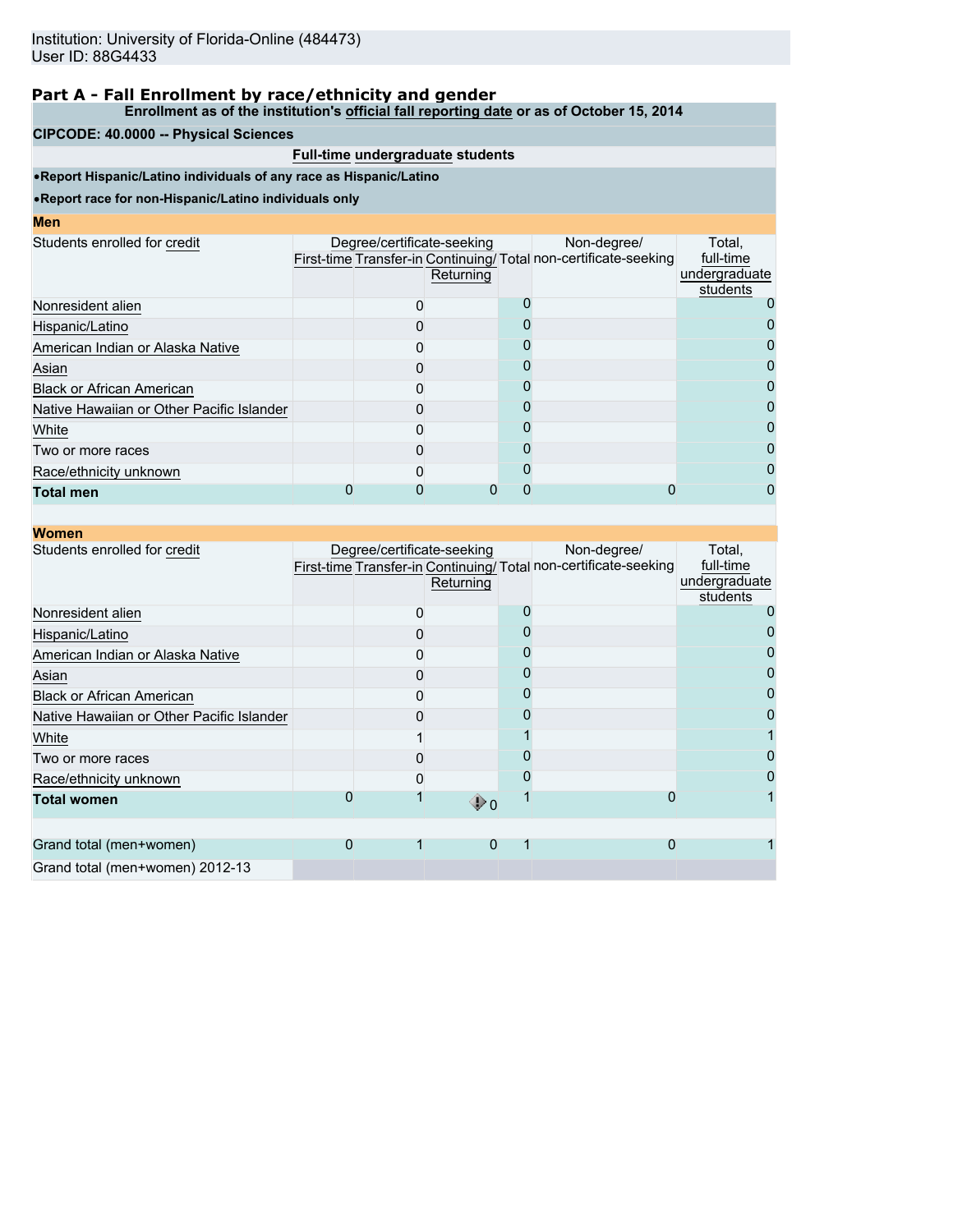**Enrollment as of the institution's official fall reporting date or as of October 15, 2014**

## **CIPCODE: 52.0000 -- Business, Management, Marketing and Related Support Services**

### **Full-time undergraduate students**

•**Report Hispanic/Latino individuals of any race as Hispanic/Latino**

•**Report race for non-Hispanic/Latino individuals only**

## **Men**

| IVICII                                    |                            |           |     |                                                                                |                                                  |
|-------------------------------------------|----------------------------|-----------|-----|--------------------------------------------------------------------------------|--------------------------------------------------|
| Students enrolled for credit              | Degree/certificate-seeking | Returning |     | Non-degree/<br>First-time Transfer-in Continuing/Total non-certificate-seeking | Total,<br>full-time<br>undergraduate<br>students |
| Nonresident alien                         |                            | 0         |     |                                                                                |                                                  |
| Hispanic/Latino                           |                            | 10        | 12  |                                                                                | 12                                               |
| American Indian or Alaska Native          |                            | 0         |     |                                                                                |                                                  |
| Asian                                     |                            | 2         |     |                                                                                |                                                  |
| <b>Black or African American</b>          |                            | 2         |     |                                                                                |                                                  |
| Native Hawaiian or Other Pacific Islander |                            | 0         |     |                                                                                | $\Omega$                                         |
| White                                     | 22                         | 59        | 81  |                                                                                | 81                                               |
| Two or more races                         |                            | $\Omega$  |     |                                                                                | $\Omega$                                         |
| Race/ethnicity unknown                    |                            |           |     |                                                                                | $\mathcal{P}$                                    |
| <b>Total men</b>                          | 28                         | 74        | 102 |                                                                                | 102                                              |

| <b>Women</b>                              |   |    |                                         |     |                                                                                 |                                                  |
|-------------------------------------------|---|----|-----------------------------------------|-----|---------------------------------------------------------------------------------|--------------------------------------------------|
| Students enrolled for credit              |   |    | Degree/certificate-seeking<br>Returning |     | Non-degree/<br>First-time Transfer-in Continuing/ Total non-certificate-seeking | Total,<br>full-time<br>undergraduate<br>students |
| Nonresident alien                         | 0 |    | 0                                       |     |                                                                                 | 0                                                |
| Hispanic/Latino                           |   | 3  | 5                                       |     |                                                                                 | 9                                                |
| American Indian or Alaska Native          |   |    | 0                                       |     |                                                                                 |                                                  |
| Asian                                     |   |    | $\overline{2}$                          |     |                                                                                 | 3                                                |
| <b>Black or African American</b>          |   |    | 6                                       | 6   |                                                                                 | 6                                                |
| Native Hawaiian or Other Pacific Islander |   |    | $\Omega$                                |     |                                                                                 | 0                                                |
| White                                     |   | 14 | 17                                      | 32  |                                                                                 | 32                                               |
| Two or more races                         |   | O  | 0                                       |     |                                                                                 | O                                                |
| Race/ethnicity unknown                    |   |    | 3                                       |     |                                                                                 | 4                                                |
| <b>Total women</b>                        | 2 | 19 | 33                                      | 54  | 0                                                                               | 54                                               |
| Grand total (men+women)                   | 2 | 47 | 107                                     | 156 | 0                                                                               | 156                                              |
| Grand total (men+women) 2012-13           |   |    |                                         |     |                                                                                 |                                                  |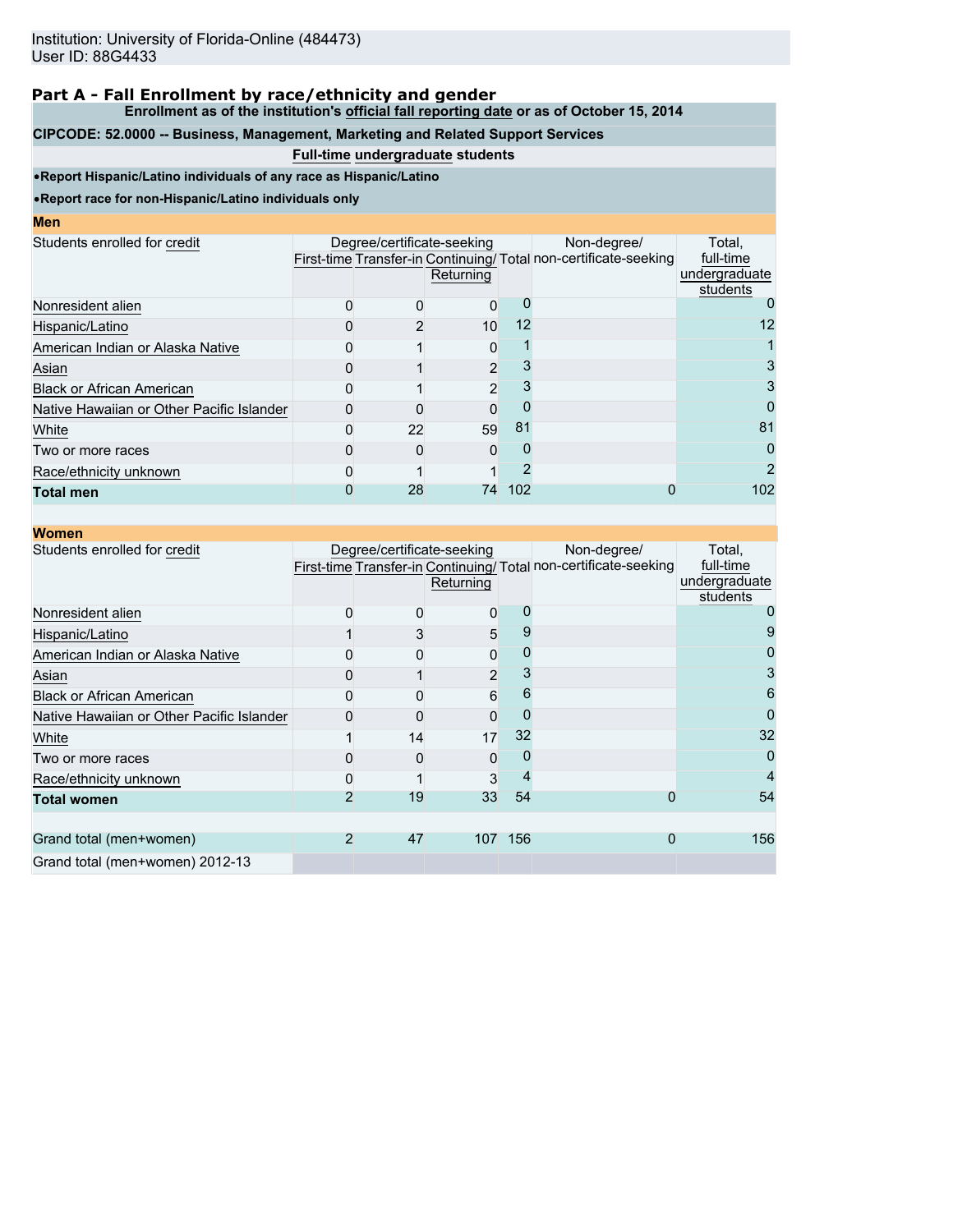### **Part A - Fall Enrollment for Part-time Undergraduate Students**

**Enrollment as of the institution's official fall reporting date or as of October 15, 2014**

### **Part-time Undergraduate Students**

**Race/Ethnicity Reporting Reminder:**

•**Report Hispanic/Latino individuals of any race as Hispanic/Latino**

#### •**Report race for non-Hispanic/Latino individuals only**

**Men**

| Enrolled for credit                                    |   |    | Degree/certificate-seeking |                                                              | Non-degree/             | Total,         |
|--------------------------------------------------------|---|----|----------------------------|--------------------------------------------------------------|-------------------------|----------------|
|                                                        |   |    |                            | First-time Transfer-in Continuing/ Total degree/certificate- | non-certificate-seeking | part-time      |
|                                                        |   |    | Returning                  | seeking                                                      |                         | undergraduate  |
|                                                        |   |    |                            |                                                              |                         | students       |
| Nonresident alien                                      | 0 | 2  |                            |                                                              |                         | 3              |
| Hispanic/Latino                                        | O |    | 28                         | 35                                                           |                         | 35             |
| American Indian or<br>Alaska Native                    |   | 0  | 2                          |                                                              |                         | $\overline{2}$ |
| Asian                                                  | ი | 3  | 9                          | 12                                                           |                         | 12             |
| <b>Black or African</b><br>American                    |   | 4  | 13                         | 17                                                           |                         | 17             |
| Native Hawaiian or<br><b>Other Pacific</b><br>Islander | U | O  |                            |                                                              |                         |                |
| White                                                  |   | 54 | 115                        | 170                                                          | 5                       | 175            |
| Two or more races                                      |   | 0  | O                          | O                                                            |                         | 0              |
| Race and ethnicity<br>unknown                          |   | 6  |                            | 14                                                           |                         | 14             |
| <b>Total men</b>                                       | 2 | 76 | 176                        | 254                                                          | 5                       | 259            |
| Total men prior year                                   |   |    |                            |                                                              |                         |                |

| <b>Women</b>                                    |    |                |                                                 |                                      |                         |                                        |
|-------------------------------------------------|----|----------------|-------------------------------------------------|--------------------------------------|-------------------------|----------------------------------------|
| Enrolled for credit                             |    |                | Degree/certificate-seeking                      |                                      | Non-degree/             | Total,                                 |
|                                                 |    |                | First-time Transfer-in Continuing/<br>Returning | Total degree/certificate-<br>seeking | non-certificate-seeking | part-time<br>undergraduate<br>students |
| Nonresident alien                               | 1  | 0              | $\mathbf 0$                                     |                                      | $\mathbf 0$             |                                        |
| Hispanic/Latino                                 | 3  | 16             | 22                                              | 41                                   | 0                       | 41                                     |
| American Indian or<br><b>Alaska Native</b>      | 0  | $\overline{2}$ | 0                                               | $\overline{2}$                       | $\mathbf{0}$            | $\overline{2}$                         |
| Asian                                           | 0  |                | 5                                               | 6                                    | 0                       | 6                                      |
| <b>Black or African</b><br>American             | 0  | 6              | 15                                              | 21                                   | 0                       | 21                                     |
| Native Hawaiian or<br>Other Pacific<br>Islander | 0  |                | $\overline{2}$                                  | 3                                    | $\mathbf 0$             | 3                                      |
| White                                           | 6  | 61             | 135                                             | 202                                  | $\overline{2}$          | 204                                    |
| Two or more races                               | 0  | 0              | 0                                               | 0                                    | 0                       | $\Omega$                               |
| Race and ethnicity<br>unknown                   | 0  | 4              |                                                 | 11                                   | $\overline{2}$          | 13                                     |
| <b>Total women</b>                              | 10 | 91             | 186                                             | 287                                  | $\overline{4}$          | 291                                    |
| Total women prior<br>year                       |    |                |                                                 |                                      |                         |                                        |
|                                                 |    |                |                                                 |                                      |                         |                                        |
| <b>Grand total</b><br>(men+women)               | 12 | 167            | 362                                             | 541                                  | 9                       | 550                                    |
| <b>Grand total</b><br>(men+women) prior<br>year |    |                |                                                 |                                      |                         |                                        |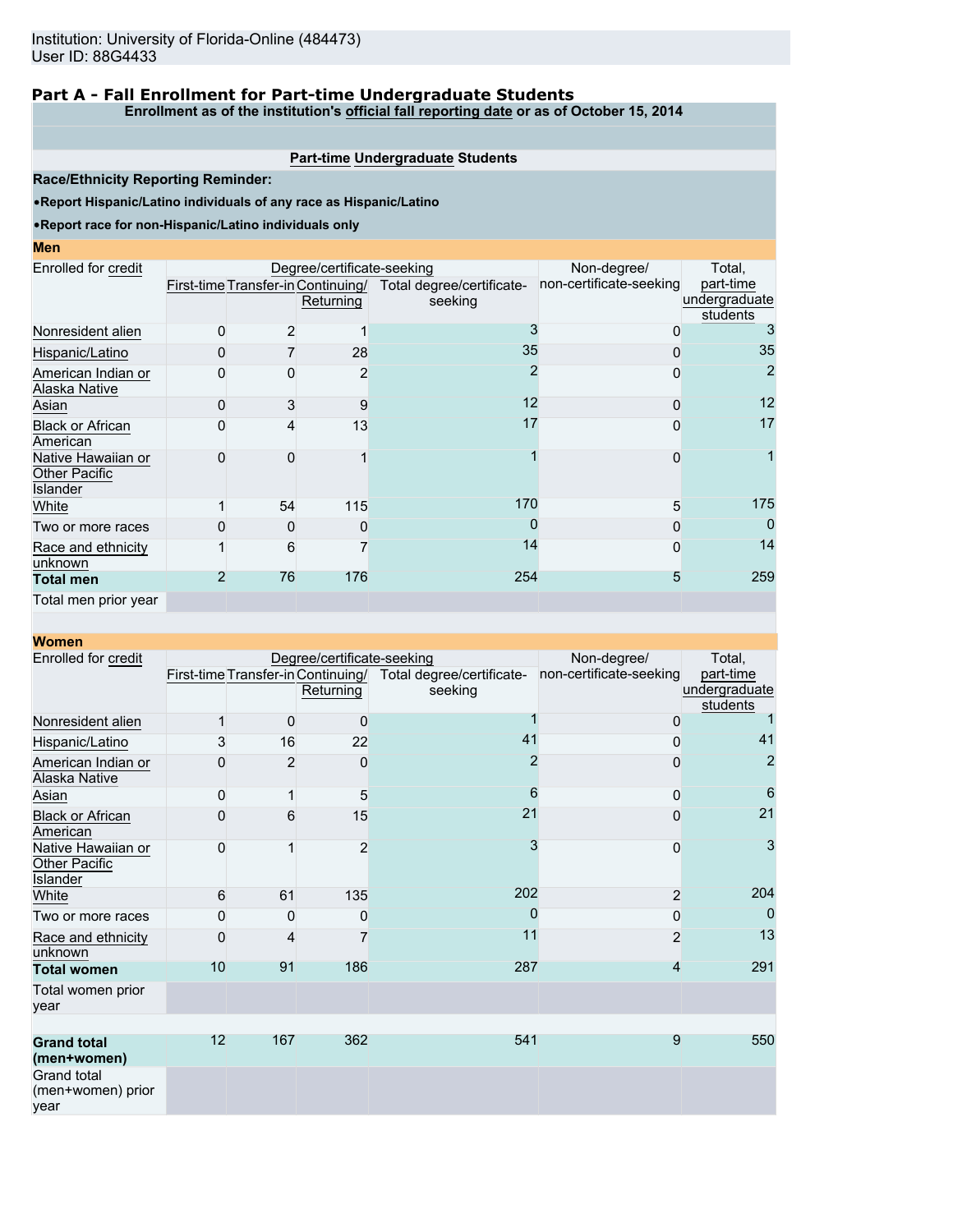**Enrollment as of the institution's official fall reporting date or as of October 15, 2014**

### **CIPCODE: 26.0000 -- Biological and Biomedical Sciences**

### **Part-time undergraduate students**

•**Report Hispanic/Latino individuals of any race as Hispanic/Latino**

| Men                                       |                            |           |                                                                                |                                                  |
|-------------------------------------------|----------------------------|-----------|--------------------------------------------------------------------------------|--------------------------------------------------|
| Students enrolled for credit              | Degree/certificate-seeking | Returning | Non-degree/<br>First-time Transfer-in Continuing/Total non-certificate-seeking | Total.<br>part-time<br>undergraduate<br>students |
| Nonresident alien                         |                            |           |                                                                                |                                                  |
| Hispanic/Latino                           |                            | ŋ         |                                                                                |                                                  |
| American Indian or Alaska Native          |                            | O         |                                                                                |                                                  |
| Asian                                     |                            | 0         |                                                                                |                                                  |
| <b>Black or African American</b>          |                            | O         |                                                                                |                                                  |
| Native Hawaiian or Other Pacific Islander |                            | O         |                                                                                | 0                                                |
| White                                     |                            | 0         |                                                                                | 0                                                |
| Two or more races                         |                            | O         |                                                                                |                                                  |
| Race and ethnicity unknown                |                            | O         |                                                                                |                                                  |
| <b>Total men</b>                          |                            |           |                                                                                |                                                  |

| <b>Women</b>                              |                            |           |   |                                                                                |                                                  |
|-------------------------------------------|----------------------------|-----------|---|--------------------------------------------------------------------------------|--------------------------------------------------|
| Students enrolled for credit              | Degree/certificate-seeking | Returning |   | Non-degree/<br>First-time Transfer-in Continuing/Total non-certificate-seeking | Total,<br>part-time<br>undergraduate<br>students |
| Nonresident alien                         |                            |           |   |                                                                                |                                                  |
| Hispanic/Latino                           |                            | 0         |   |                                                                                |                                                  |
| American Indian or Alaska Native          |                            |           |   |                                                                                |                                                  |
| Asian                                     |                            | 0         |   |                                                                                |                                                  |
| <b>Black or African American</b>          |                            | 0         |   |                                                                                |                                                  |
| Native Hawaiian or Other Pacific Islander |                            | 0         |   |                                                                                |                                                  |
| White                                     |                            |           |   |                                                                                |                                                  |
| Two or more races                         |                            | 0         |   |                                                                                |                                                  |
| Race and ethnicity unknown                |                            | 0         |   |                                                                                |                                                  |
| <b>Total women</b>                        |                            | 0         | ი |                                                                                |                                                  |
| Grand total (men+women)                   | 0                          | 0         | 0 |                                                                                |                                                  |
| Grand total (men+women) 2012-13           |                            |           |   |                                                                                |                                                  |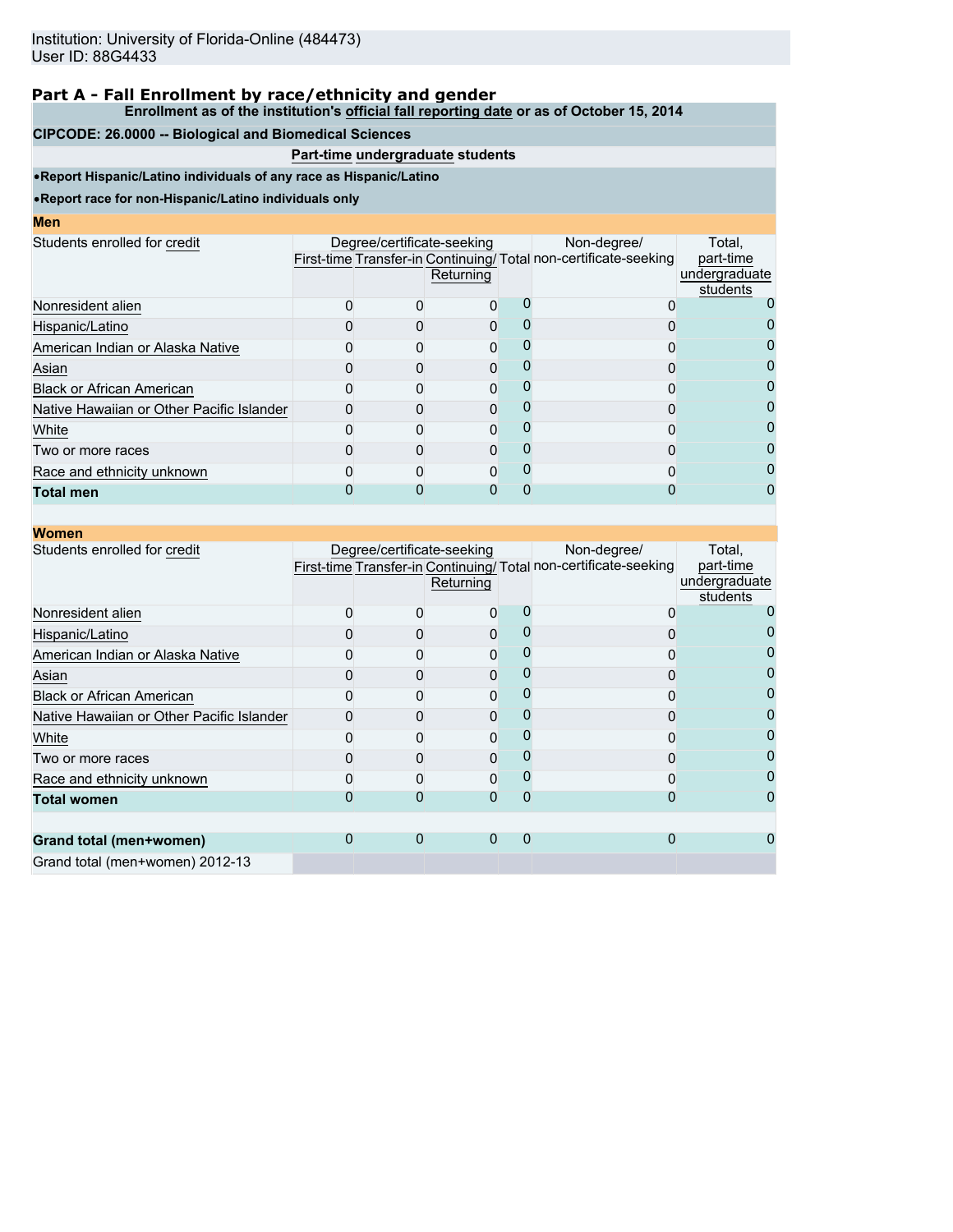**Enrollment as of the institution's official fall reporting date or as of October 15, 2014**

### **CIPCODE: 40.0000 -- Physical Sciences**

### **Part-time undergraduate students**

•**Report Hispanic/Latino individuals of any race as Hispanic/Latino**

| <b>Men</b>                                |                            |           |                                                                                |                                                  |
|-------------------------------------------|----------------------------|-----------|--------------------------------------------------------------------------------|--------------------------------------------------|
| Students enrolled for credit              | Degree/certificate-seeking | Returning | Non-degree/<br>First-time Transfer-in Continuing/Total non-certificate-seeking | Total.<br>part-time<br>undergraduate<br>students |
| Nonresident alien                         |                            |           |                                                                                |                                                  |
| Hispanic/Latino                           |                            |           |                                                                                |                                                  |
| American Indian or Alaska Native          |                            |           |                                                                                |                                                  |
| Asian                                     |                            |           |                                                                                |                                                  |
| <b>Black or African American</b>          |                            |           |                                                                                |                                                  |
| Native Hawaiian or Other Pacific Islander |                            |           |                                                                                | 0                                                |
| White                                     |                            |           |                                                                                | 4                                                |
| Two or more races                         |                            |           |                                                                                |                                                  |
| Race and ethnicity unknown                |                            |           |                                                                                | 0                                                |
| <b>Total men</b>                          |                            |           |                                                                                | 5                                                |

| <b>Women</b>                              |   |                            |                   |   |                                                                                |                                                  |
|-------------------------------------------|---|----------------------------|-------------------|---|--------------------------------------------------------------------------------|--------------------------------------------------|
| Students enrolled for credit              |   | Degree/certificate-seeking | Returning         |   | Non-degree/<br>First-time Transfer-in Continuing/Total non-certificate-seeking | Total,<br>part-time<br>undergraduate<br>students |
| Nonresident alien                         |   |                            |                   |   |                                                                                |                                                  |
| Hispanic/Latino                           |   |                            |                   |   |                                                                                |                                                  |
| American Indian or Alaska Native          |   |                            |                   |   |                                                                                |                                                  |
| Asian                                     |   |                            |                   |   |                                                                                |                                                  |
| <b>Black or African American</b>          |   |                            |                   |   |                                                                                |                                                  |
| Native Hawaiian or Other Pacific Islander |   |                            |                   |   |                                                                                |                                                  |
| White                                     |   |                            |                   |   |                                                                                |                                                  |
| Two or more races                         |   |                            |                   |   |                                                                                |                                                  |
| Race and ethnicity unknown                |   |                            |                   |   |                                                                                |                                                  |
| <b>Total women</b>                        |   |                            | $\mathbf{\Phi}$ o |   |                                                                                |                                                  |
|                                           | 0 | 2                          | 0                 | 2 | 4                                                                              |                                                  |
| Grand total (men+women)                   |   |                            |                   |   |                                                                                |                                                  |
| Grand total (men+women) 2012-13           |   |                            |                   |   |                                                                                |                                                  |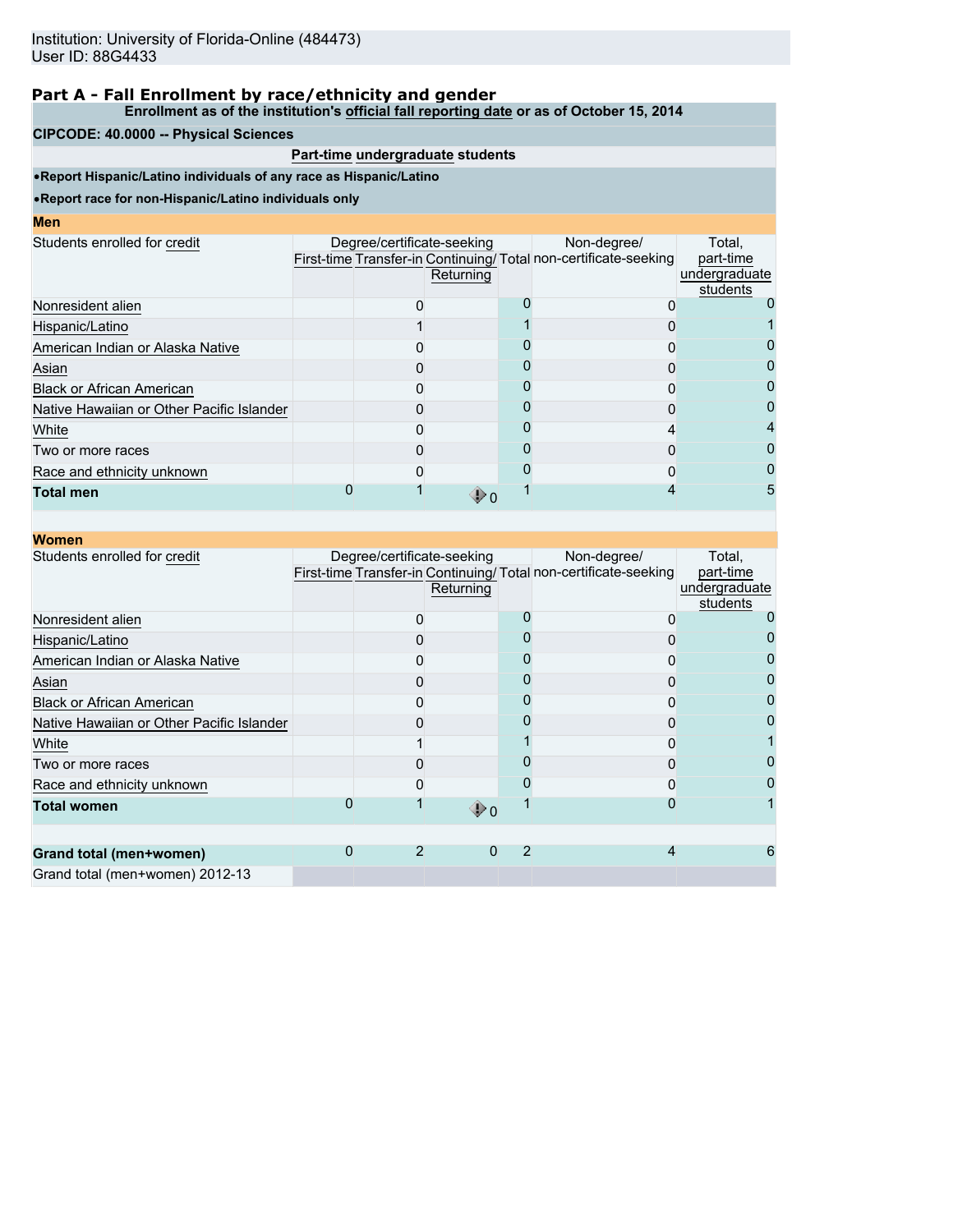**Enrollment as of the institution's official fall reporting date or as of October 15, 2014**

## **CIPCODE: 52.0000 -- Business, Management, Marketing and Related Support Services**

## **Part-time undergraduate students**

•**Report Hispanic/Latino individuals of any race as Hispanic/Latino**

| I<br>ш<br>۱<br><b>Service Service</b> |  |  |
|---------------------------------------|--|--|
|                                       |  |  |

| MCII                                      |                            |           |     |                                                                                |                                                  |
|-------------------------------------------|----------------------------|-----------|-----|--------------------------------------------------------------------------------|--------------------------------------------------|
| Students enrolled for credit              | Degree/certificate-seeking | Returning |     | Non-degree/<br>First-time Transfer-in Continuing/Total non-certificate-seeking | Total.<br>part-time<br>undergraduate<br>students |
| Nonresident alien                         |                            |           |     |                                                                                |                                                  |
| Hispanic/Latino                           |                            | 22        | 26  |                                                                                | 26                                               |
| American Indian or Alaska Native          |                            |           |     |                                                                                |                                                  |
| Asian                                     |                            | 6         |     |                                                                                |                                                  |
| <b>Black or African American</b>          |                            | 9         | 11  | 0                                                                              | 11                                               |
| Native Hawaiian or Other Pacific Islander |                            |           |     |                                                                                |                                                  |
| White                                     | 38                         | 93        | 131 |                                                                                | 132                                              |
| Two or more races                         |                            | O         |     |                                                                                | 0                                                |
| Race and ethnicity unknown                |                            | 5         |     |                                                                                | 9                                                |
| <b>Total men</b>                          | 50                         | 138       | 188 |                                                                                | 189                                              |
|                                           |                            |           |     |                                                                                |                                                  |

| <b>Women</b>                              |   |                            |               |         |                                                                                 |                                                  |
|-------------------------------------------|---|----------------------------|---------------|---------|---------------------------------------------------------------------------------|--------------------------------------------------|
| Students enrolled for credit              |   | Degree/certificate-seeking | Returning     |         | Non-degree/<br>First-time Transfer-in Continuing/ Total non-certificate-seeking | Total,<br>part-time<br>undergraduate<br>students |
| Nonresident alien                         |   |                            | 0             |         |                                                                                 |                                                  |
| Hispanic/Latino                           |   | 9                          | 16            | 25      | Ω                                                                               | 25                                               |
| American Indian or Alaska Native          |   |                            | 0             |         | 0                                                                               |                                                  |
| Asian                                     |   |                            | 5             |         | 0                                                                               | 5                                                |
| <b>Black or African American</b>          |   |                            | 8             |         | 0                                                                               | 9                                                |
| Native Hawaiian or Other Pacific Islander |   |                            | $\mathcal{P}$ |         | 0                                                                               | 2                                                |
| White                                     |   | 31                         | 113           | 147     | ი                                                                               | 147                                              |
| Two or more races                         |   |                            | 0             |         |                                                                                 |                                                  |
| Race and ethnicity unknown                |   |                            | 5             | ĥ       | 0                                                                               | 6                                                |
| <b>Total women</b>                        | 4 | 43                         | 149           | 196     | 0                                                                               | 196                                              |
|                                           |   |                            |               |         |                                                                                 |                                                  |
| Grand total (men+women)                   | 4 | 93                         |               | 287 384 |                                                                                 | 385                                              |
| Grand total (men+women) 2012-13           |   |                            |               |         |                                                                                 |                                                  |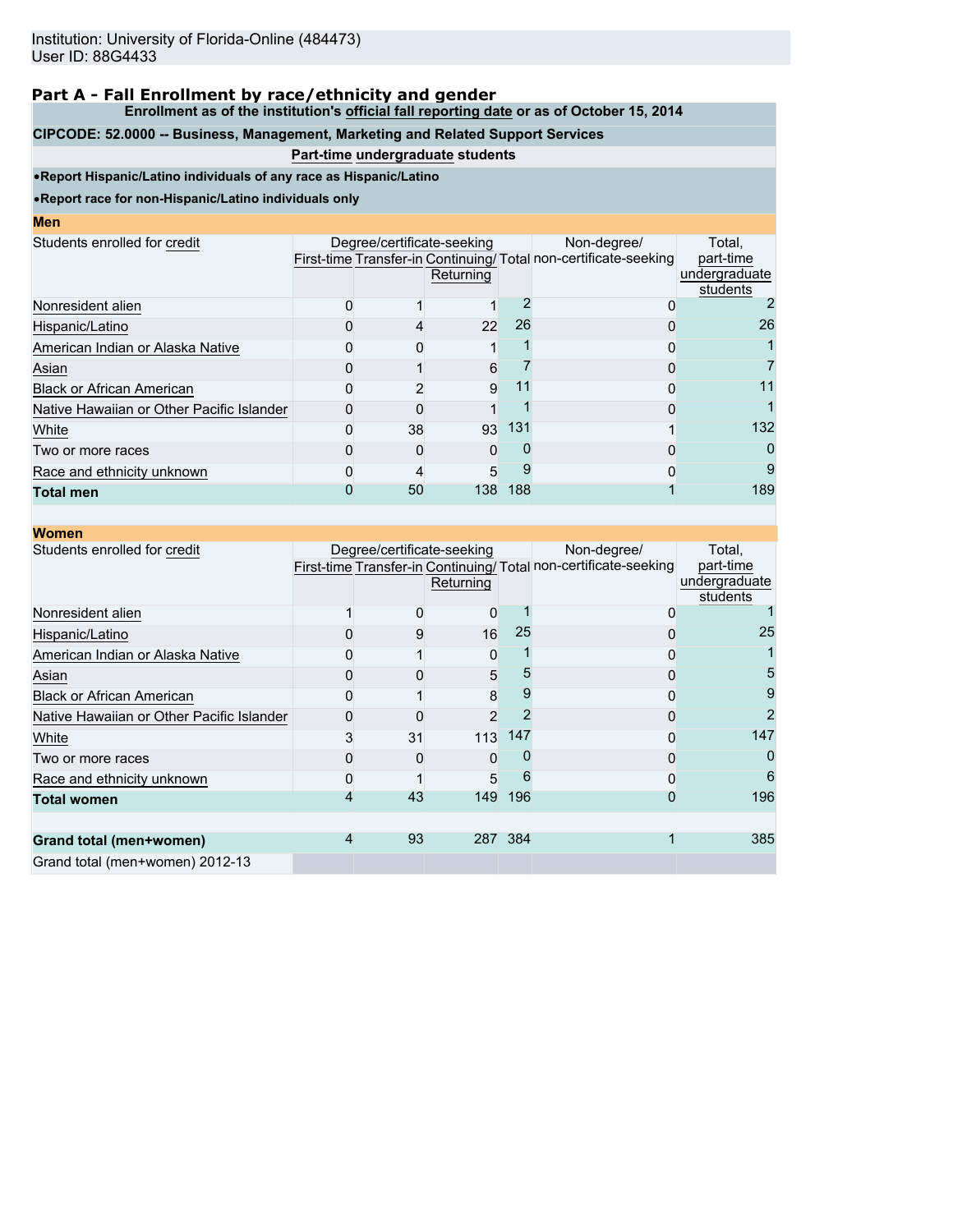### **Part A - Fall Enrollment by Distance Education Status**

#### **Enrollment as of the institution's official fall reporting date or as of October 15, 2014**

|                                                                                                                                   | <b>Undergraduate Students</b> |                                   |  |  |
|-----------------------------------------------------------------------------------------------------------------------------------|-------------------------------|-----------------------------------|--|--|
|                                                                                                                                   | Degree/Certificate<br>Seeking | Non-Degree/Certificate<br>Seeking |  |  |
| <b>CEnrolled</b> exclusively in distance education courses                                                                        | 879                           | 12                                |  |  |
| Enrolled in some but not all distance education courses                                                                           |                               | 0                                 |  |  |
| Not enrolled in any distance education courses                                                                                    |                               |                                   |  |  |
| Total (all distance education statuses)                                                                                           | 879                           | 12                                |  |  |
| <b>Total</b> (from prior part A screens)                                                                                          | 879                           | 12                                |  |  |
| NOTE: The total of all distance education statuses (above) must<br>equal this total carried forward from the prior part A screens |                               |                                   |  |  |
| You may use the space below to provide context for the data you've reported above.                                                |                               |                                   |  |  |
|                                                                                                                                   |                               |                                   |  |  |
|                                                                                                                                   |                               |                                   |  |  |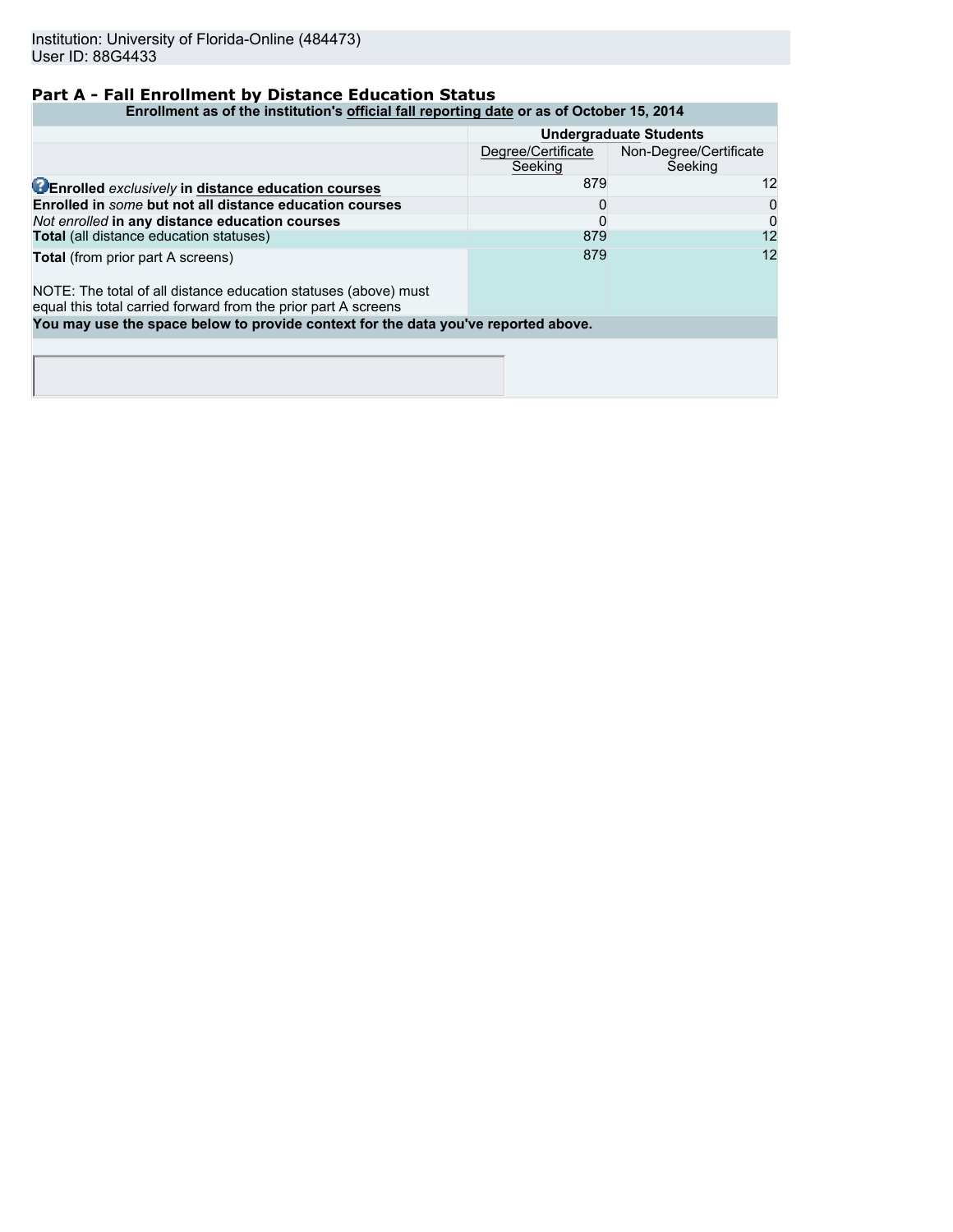# **Part A - Fall Enrollment by Distance Education Status**

|                                                                                                      |                               | <b>Undergraduate Students</b>     |                |  |  |  |
|------------------------------------------------------------------------------------------------------|-------------------------------|-----------------------------------|----------------|--|--|--|
| Of those students exclusively enrolled in distance education<br>courses, report the number that are: | Degree/Certificate<br>Seeking | Non-Degree/Certificate<br>Seeking |                |  |  |  |
| Located in                                                                                           | FL                            | 798                               | 10             |  |  |  |
| Located in the U.S. but not in                                                                       | FL                            | 19                                |                |  |  |  |
| Located in the U.S. but state/jurisdiction unknown                                                   |                               |                                   |                |  |  |  |
| Located outside the U.S.                                                                             |                               |                                   |                |  |  |  |
| Location unknown/unreported                                                                          |                               | 60                                | $\overline{2}$ |  |  |  |
| Total students exclusively enrolled in distance education (from<br>section above)                    | 879                           | 12                                |                |  |  |  |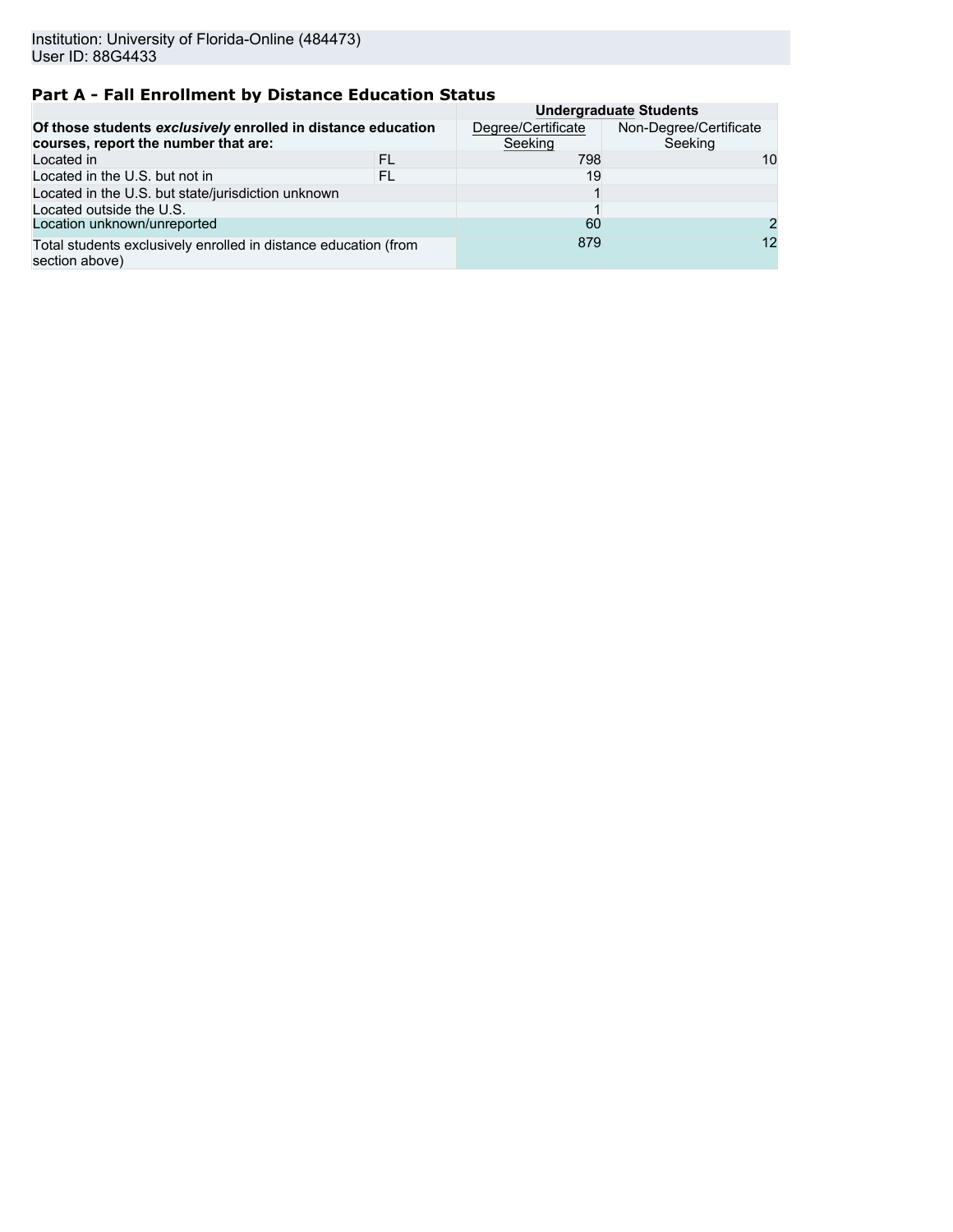# **Part A - Fall Enrollment Summary**

| <b>Fall Enrollment Summary</b>            |                             |                             |                              |  |  |  |  |
|-------------------------------------------|-----------------------------|-----------------------------|------------------------------|--|--|--|--|
| <b>Men</b>                                |                             |                             |                              |  |  |  |  |
| Students enrolled for credit              | Total full-time<br>students | Total part-time<br>students | Grand total,<br>all students |  |  |  |  |
| Nonresident alien                         | O                           |                             |                              |  |  |  |  |
| Hispanic/Latino                           | 29                          | 35                          | 64                           |  |  |  |  |
| American Indian or Alaska Native          |                             |                             | 5                            |  |  |  |  |
| Asian                                     | 5                           | 12                          | 17                           |  |  |  |  |
| <b>Black or African American</b>          | 8                           | 17                          | 25                           |  |  |  |  |
| Native Hawaiian or Other Pacific Islander | 0                           |                             |                              |  |  |  |  |
| White                                     | 123                         | 175                         | 298                          |  |  |  |  |
| Two or more races                         |                             | 0                           |                              |  |  |  |  |
| Race and ethnicity unknown                | 6                           | 14                          | 20                           |  |  |  |  |
| <b>Total men</b>                          | 175                         | 259                         | 434                          |  |  |  |  |
|                                           |                             |                             |                              |  |  |  |  |

| Total full-time<br>students | Total part-time<br>students | Grand total,<br>all students |
|-----------------------------|-----------------------------|------------------------------|
|                             |                             |                              |
| 27                          | 41                          | 68                           |
| 3                           |                             | 5                            |
| 6                           | 6                           | 12                           |
| 22                          | 21                          | 43                           |
| 2                           | 3                           | 5                            |
| 96                          | 204                         | 300                          |
|                             | 0                           |                              |
| 9                           | 13                          | 22                           |
| 166                         | 291                         | 457                          |
|                             |                             |                              |
|                             |                             | 891                          |
|                             | 341                         | 550                          |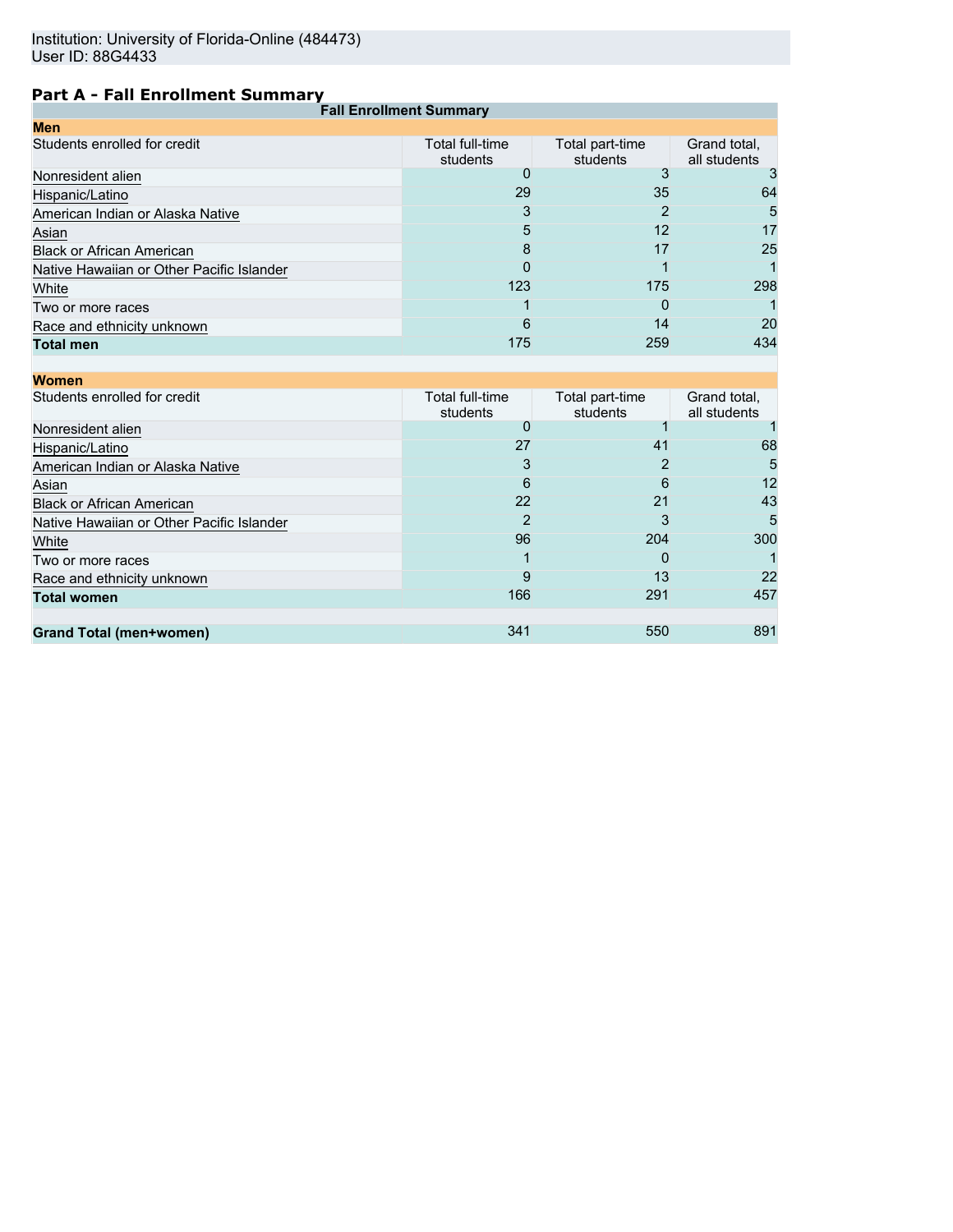# **Part A - Fall Enrollment - Summary by race/ethnicity**

|                                                        | <b>Fall enrollment totals</b> |                             |                              |
|--------------------------------------------------------|-------------------------------|-----------------------------|------------------------------|
| CIPCODE: 26.0000 -- Biological and Biomedical Sciences |                               |                             |                              |
| <b>Men</b>                                             |                               |                             |                              |
| Students enrolled for credit                           | Total full-time<br>students   | Total part-time<br>students | Grand total,<br>all students |
| Nonresident alien                                      |                               |                             |                              |
| Hispanic/Latino                                        |                               |                             |                              |
| American Indian or Alaska Native                       |                               |                             |                              |
| Asian                                                  |                               |                             |                              |
| <b>Black or African American</b>                       | $\mathbf{O}$                  | O                           |                              |
| Native Hawaiian or Other Pacific Islander              | 0                             |                             |                              |
| White                                                  |                               |                             |                              |
| Two or more races                                      | $\mathbf{I}$                  | O)                          |                              |
| Race and ethnicity unknown                             | $\mathbf{O}$                  |                             |                              |
| <b>Total men</b>                                       |                               |                             |                              |

| <b>Women</b>                              |                             |                             |                              |
|-------------------------------------------|-----------------------------|-----------------------------|------------------------------|
| Students enrolled for credit              | Total full-time<br>students | Total part-time<br>students | Grand total,<br>all students |
| Nonresident alien                         | O                           | O                           |                              |
| Hispanic/Latino                           | 0                           | $\mathbf{I}$                |                              |
| American Indian or Alaska Native          |                             |                             |                              |
| Asian                                     | 0                           | 0                           |                              |
| <b>Black or African American</b>          | Ω                           | $\mathbf{I}$                |                              |
| Native Hawaiian or Other Pacific Islander | O                           | $\mathbf{I}$                |                              |
| White                                     |                             | O                           |                              |
| Two or more races                         |                             |                             |                              |
| Race and ethnicity unknown                | 0                           | O                           |                              |
| <b>Total women</b>                        |                             |                             |                              |
|                                           |                             |                             |                              |
| <b>Grand Total (men+women)</b>            |                             |                             |                              |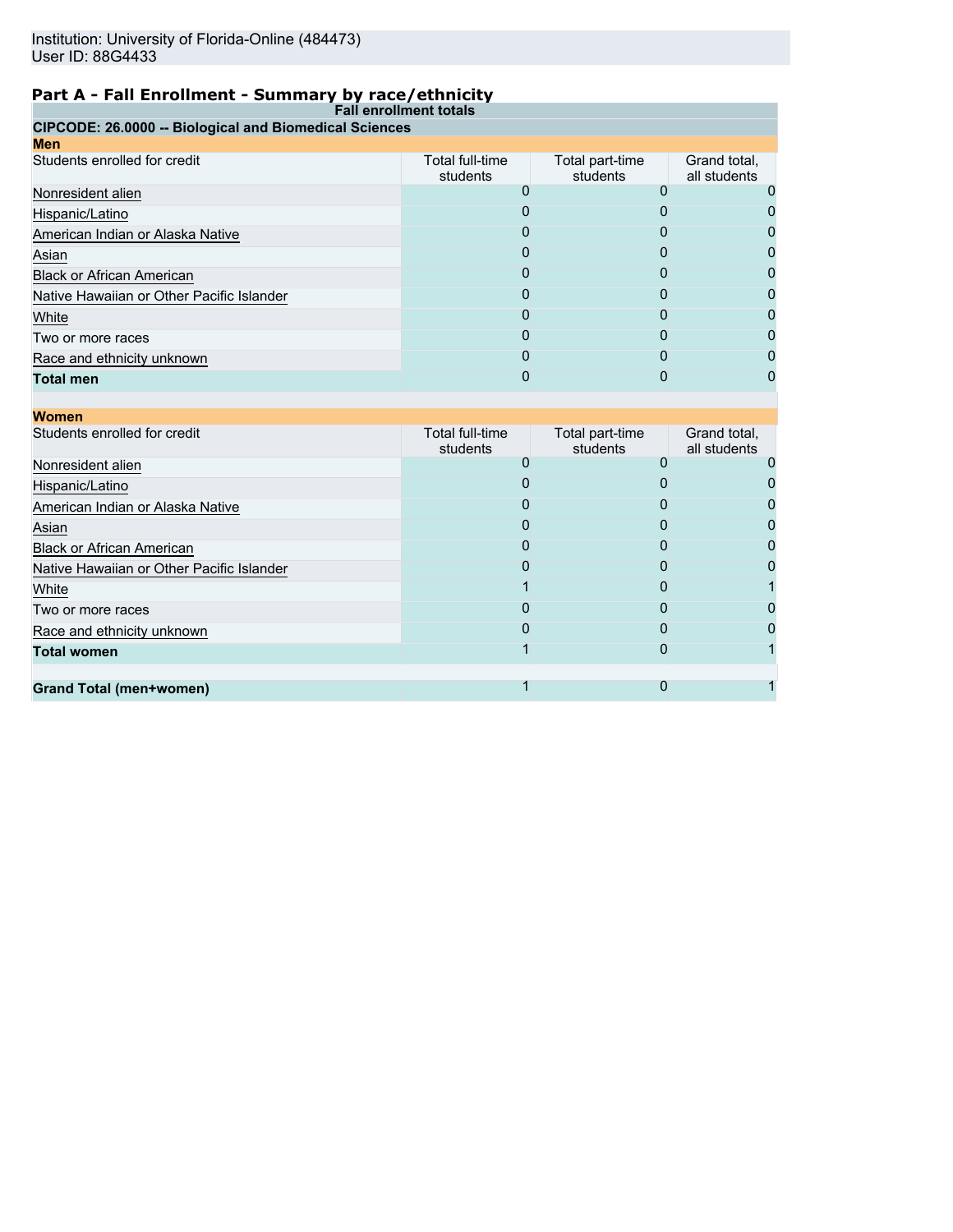# **Part A - Fall Enrollment - Summary by race/ethnicity**

|                                           | <b>Fall enrollment totals</b> |                             |                              |
|-------------------------------------------|-------------------------------|-----------------------------|------------------------------|
| CIPCODE: 40.0000 -- Physical Sciences     |                               |                             |                              |
| <b>Men</b>                                |                               |                             |                              |
| Students enrolled for credit              | Total full-time<br>students   | Total part-time<br>students | Grand total,<br>all students |
| Nonresident alien                         |                               |                             |                              |
| Hispanic/Latino                           | O                             |                             |                              |
| American Indian or Alaska Native          | 0                             | O                           |                              |
| Asian                                     |                               |                             |                              |
| <b>Black or African American</b>          | Ω                             | O                           |                              |
| Native Hawaiian or Other Pacific Islander | 0                             |                             | 0                            |
| White                                     |                               |                             |                              |
| Two or more races                         | O                             | 0                           | O                            |
| Race and ethnicity unknown                | $\Omega$                      | $\Omega$                    | 0                            |
| <b>Total men</b>                          |                               | 5                           | 5                            |

| <b>Women</b>                              |                             |                             |                              |
|-------------------------------------------|-----------------------------|-----------------------------|------------------------------|
| Students enrolled for credit              | Total full-time<br>students | Total part-time<br>students | Grand total,<br>all students |
| Nonresident alien                         |                             |                             |                              |
| Hispanic/Latino                           |                             |                             |                              |
| American Indian or Alaska Native          |                             | 0                           |                              |
| Asian                                     | O                           | O                           |                              |
| <b>Black or African American</b>          |                             |                             |                              |
| Native Hawaiian or Other Pacific Islander | 0                           | 0                           |                              |
| White                                     |                             |                             |                              |
| Two or more races                         |                             |                             |                              |
| Race and ethnicity unknown                | <sup>0</sup>                | O                           |                              |
| <b>Total women</b>                        |                             |                             |                              |
|                                           |                             |                             |                              |
| Grand Total (men+women)                   |                             | 6                           |                              |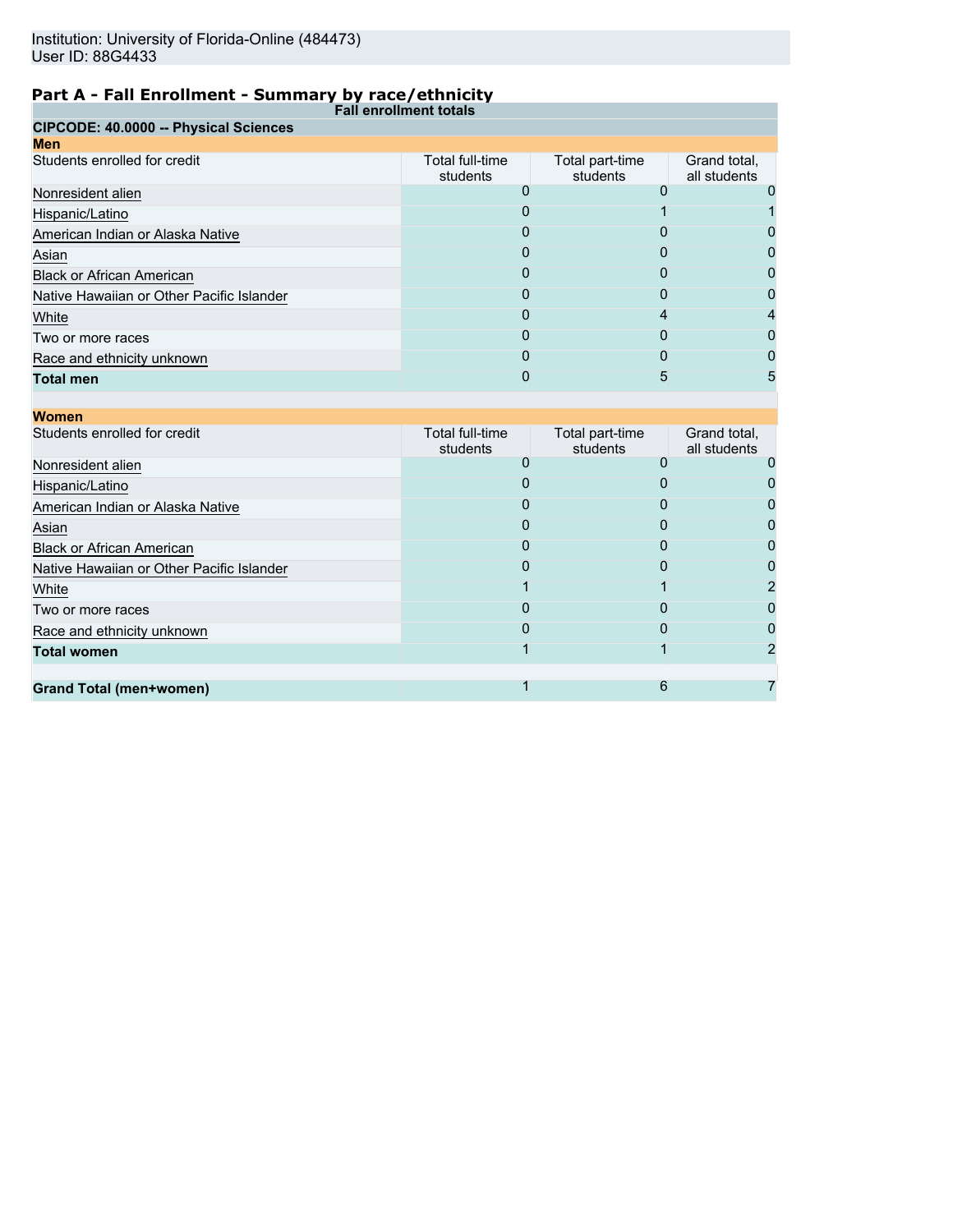## **Part A - Fall Enrollment - Summary by race/ethnicity**

| <b>Fall enrollment totals</b>                                                    |                             |                             |                              |  |  |  |
|----------------------------------------------------------------------------------|-----------------------------|-----------------------------|------------------------------|--|--|--|
| CIPCODE: 52.0000 -- Business, Management, Marketing and Related Support Services |                             |                             |                              |  |  |  |
| Men                                                                              |                             |                             |                              |  |  |  |
| Students enrolled for credit                                                     | Total full-time<br>students | Total part-time<br>students | Grand total,<br>all students |  |  |  |
| Nonresident alien                                                                |                             |                             |                              |  |  |  |
| Hispanic/Latino                                                                  | 12                          | 26                          | 38                           |  |  |  |
| American Indian or Alaska Native                                                 |                             |                             |                              |  |  |  |
| Asian                                                                            |                             |                             | 10                           |  |  |  |
| <b>Black or African American</b>                                                 |                             | 11                          | 14                           |  |  |  |
| Native Hawaiian or Other Pacific Islander                                        | 0                           |                             |                              |  |  |  |
| White                                                                            | 81                          | 132                         | 213                          |  |  |  |
| Two or more races                                                                | O                           |                             |                              |  |  |  |
| Race and ethnicity unknown                                                       |                             | 9                           |                              |  |  |  |
| Total men                                                                        | 102                         | 189                         | 291                          |  |  |  |

| Women                                     |                             |                             |                              |
|-------------------------------------------|-----------------------------|-----------------------------|------------------------------|
| Students enrolled for credit              | Total full-time<br>students | Total part-time<br>students | Grand total,<br>all students |
| Nonresident alien                         |                             |                             |                              |
| Hispanic/Latino                           | 9                           | 25                          | 34                           |
| American Indian or Alaska Native          | 0                           |                             |                              |
| Asian                                     | 3                           | 5                           | 8                            |
| <b>Black or African American</b>          | 6                           | 9                           | 15                           |
| Native Hawaiian or Other Pacific Islander | 0                           | 2                           | 2                            |
| White                                     | 32                          | 147                         | 179                          |
| Two or more races                         | 0                           | 0                           | $\Omega$                     |
| Race and ethnicity unknown                | 4                           | 6                           | 10                           |
| <b>Total women</b>                        | 54                          | 196                         | 250                          |
|                                           |                             |                             |                              |
| Grand Total (men+women)                   | 156                         | 385                         | 541                          |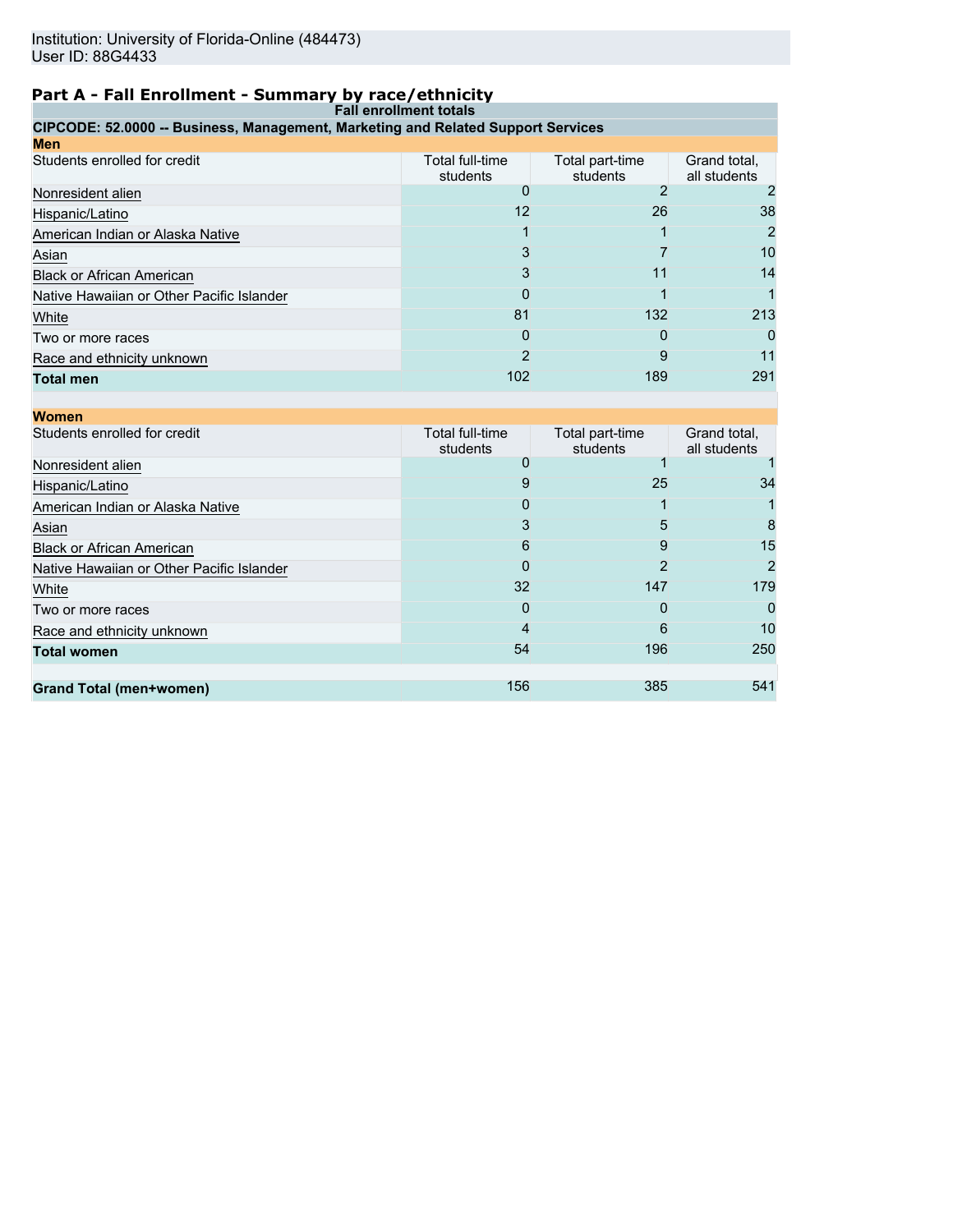### **Part B - Fall Enrollment by Age and Gender for Full-time Undergraduate Students NOTE: These data are optional this year.**

| Enrollment as of the institution's official fall reporting date or as of October 15, 2014 |     |                                         |  |  |  |
|-------------------------------------------------------------------------------------------|-----|-----------------------------------------|--|--|--|
| Age                                                                                       |     | <b>Full-time Undergraduate Students</b> |  |  |  |
|                                                                                           | Men | Women                                   |  |  |  |
| Under 18                                                                                  |     |                                         |  |  |  |
| $18-19$                                                                                   | 2   | 10                                      |  |  |  |
| $20 - 21$                                                                                 | 32  | 25                                      |  |  |  |
| $22 - 24$                                                                                 | 58  | 53                                      |  |  |  |
| $25 - 29$                                                                                 | 45  | 39                                      |  |  |  |
| $30 - 34$                                                                                 | 19  | 17                                      |  |  |  |
| $35 - 39$                                                                                 | 8   | 13                                      |  |  |  |
| 40-49                                                                                     | 5   |                                         |  |  |  |
| 50-64                                                                                     | 6   | 2                                       |  |  |  |
| 65 and over                                                                               |     |                                         |  |  |  |
| Age unknown/unreported                                                                    | 0   |                                         |  |  |  |
| Total full-time undergraduate students (from part A)                                      | 175 | 166                                     |  |  |  |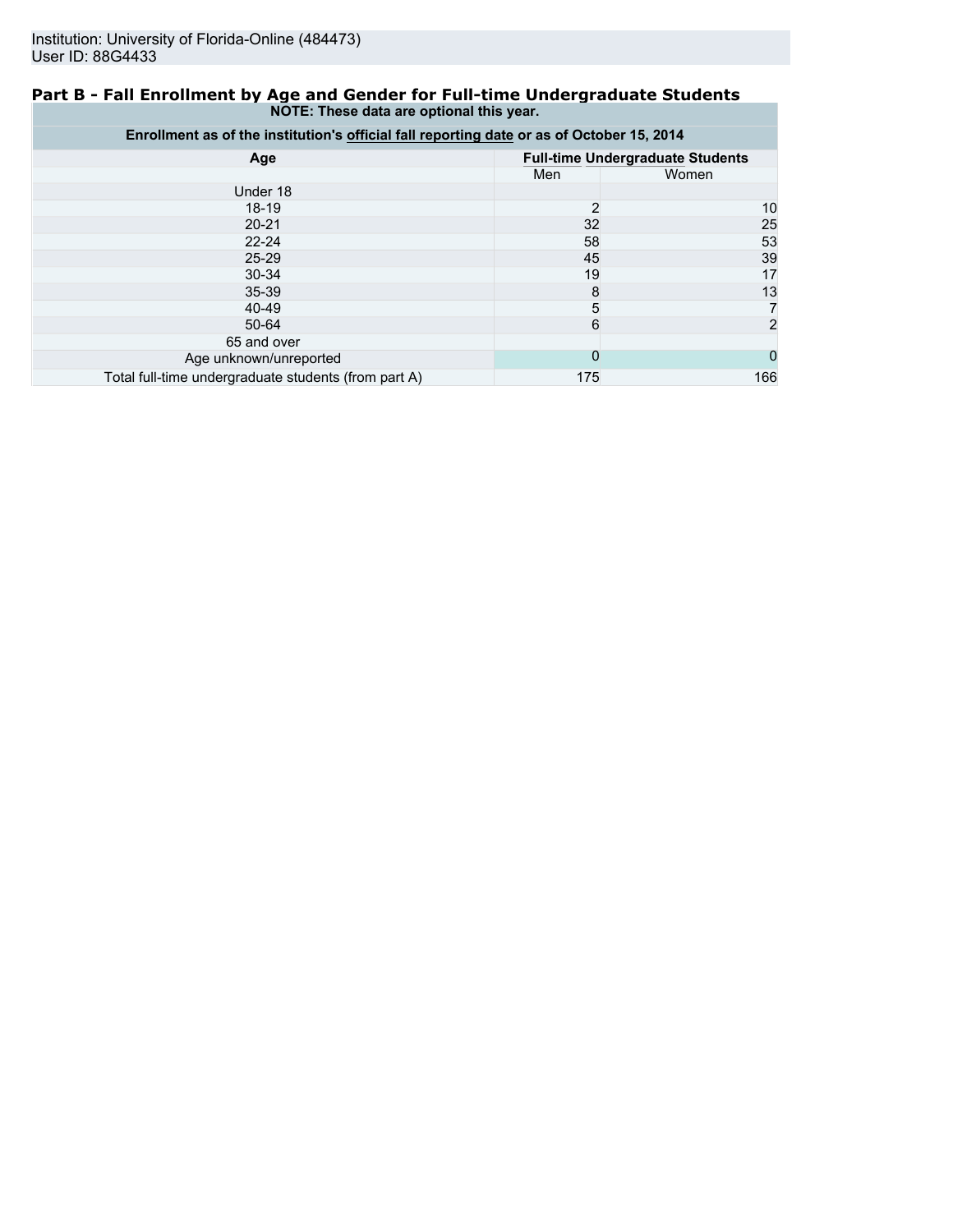### **Part B - Fall Enrollment by Age and Gender for Part-time Undergraduate Students NOTE: These data are optional this year.**

| Enrollment as of the institution's official fall reporting date or as of October 15, 2014 |          |                                         |  |  |  |
|-------------------------------------------------------------------------------------------|----------|-----------------------------------------|--|--|--|
| Age                                                                                       |          | <b>Part-time Undergraduate Students</b> |  |  |  |
|                                                                                           | Men      | Women                                   |  |  |  |
| Under 18                                                                                  |          |                                         |  |  |  |
| $18-19$                                                                                   | 3        |                                         |  |  |  |
| $20 - 21$                                                                                 | 16       | 20                                      |  |  |  |
| $22 - 24$                                                                                 | 41       | 50                                      |  |  |  |
| $25 - 29$                                                                                 | 63       | 57                                      |  |  |  |
| $30 - 34$                                                                                 | 52       | 68                                      |  |  |  |
| $35 - 39$                                                                                 | 37       | 25                                      |  |  |  |
| 40-49                                                                                     | 36       | 55                                      |  |  |  |
| $50 - 64$                                                                                 | 10       | 12                                      |  |  |  |
| 65 and over                                                                               |          | 0                                       |  |  |  |
| Age unknown/unreported                                                                    | $\Omega$ |                                         |  |  |  |
| Total part-time undergraduate students (from part A)                                      | 259      | 291                                     |  |  |  |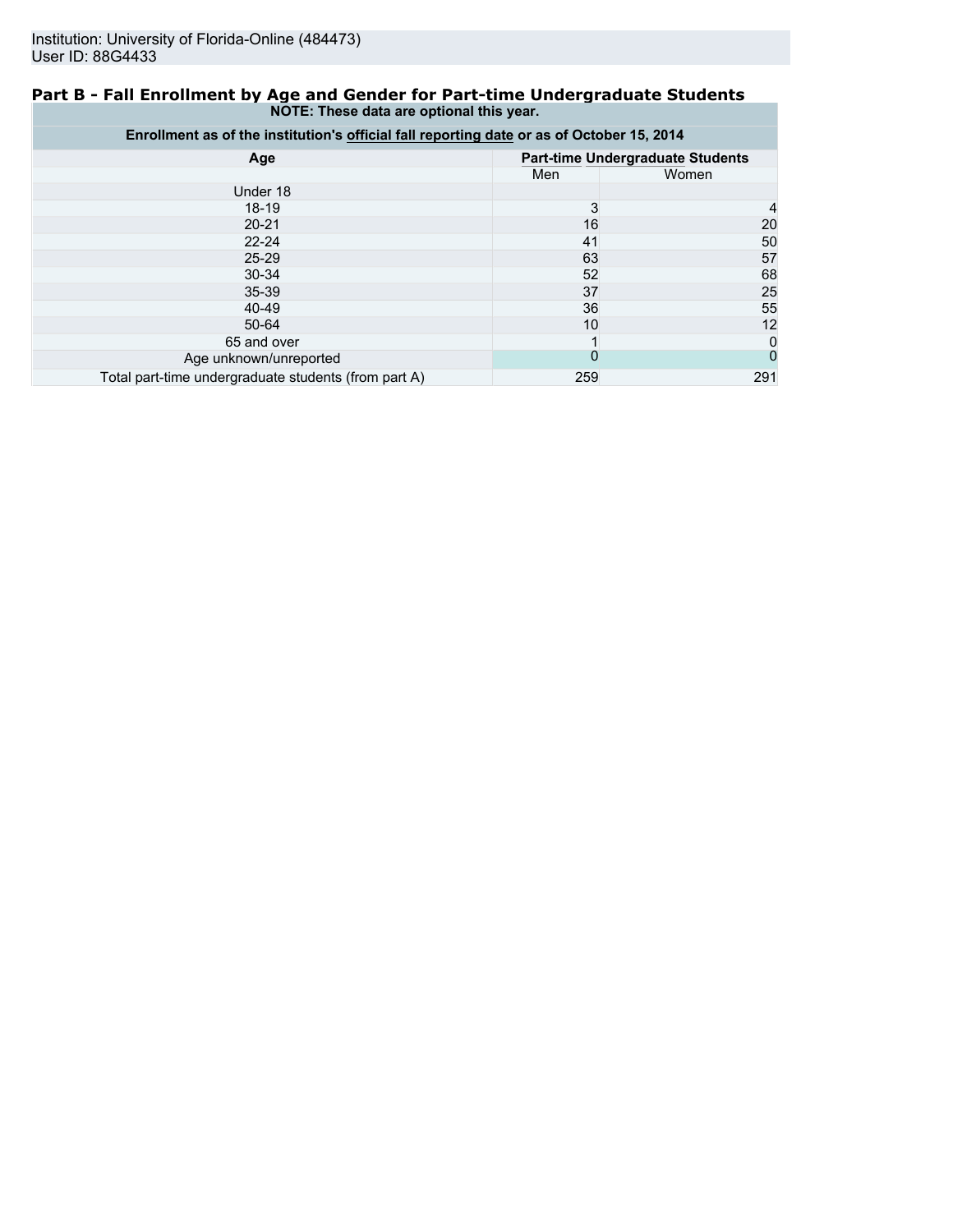### **Part C - Screening Question**

**Did any of your first-time degree/certificate-seeking undergraduate students (reported in Part A) enroll within 12 months of graduating high school or receiving their GED?** Yes, we have first-time students who enrolled within 12 months of their high school graduation. ◯ No, we do not have any first-time students who enrolled within 12 months of their high school graduation. **You may use the space below to provide context for the data you've reported above.**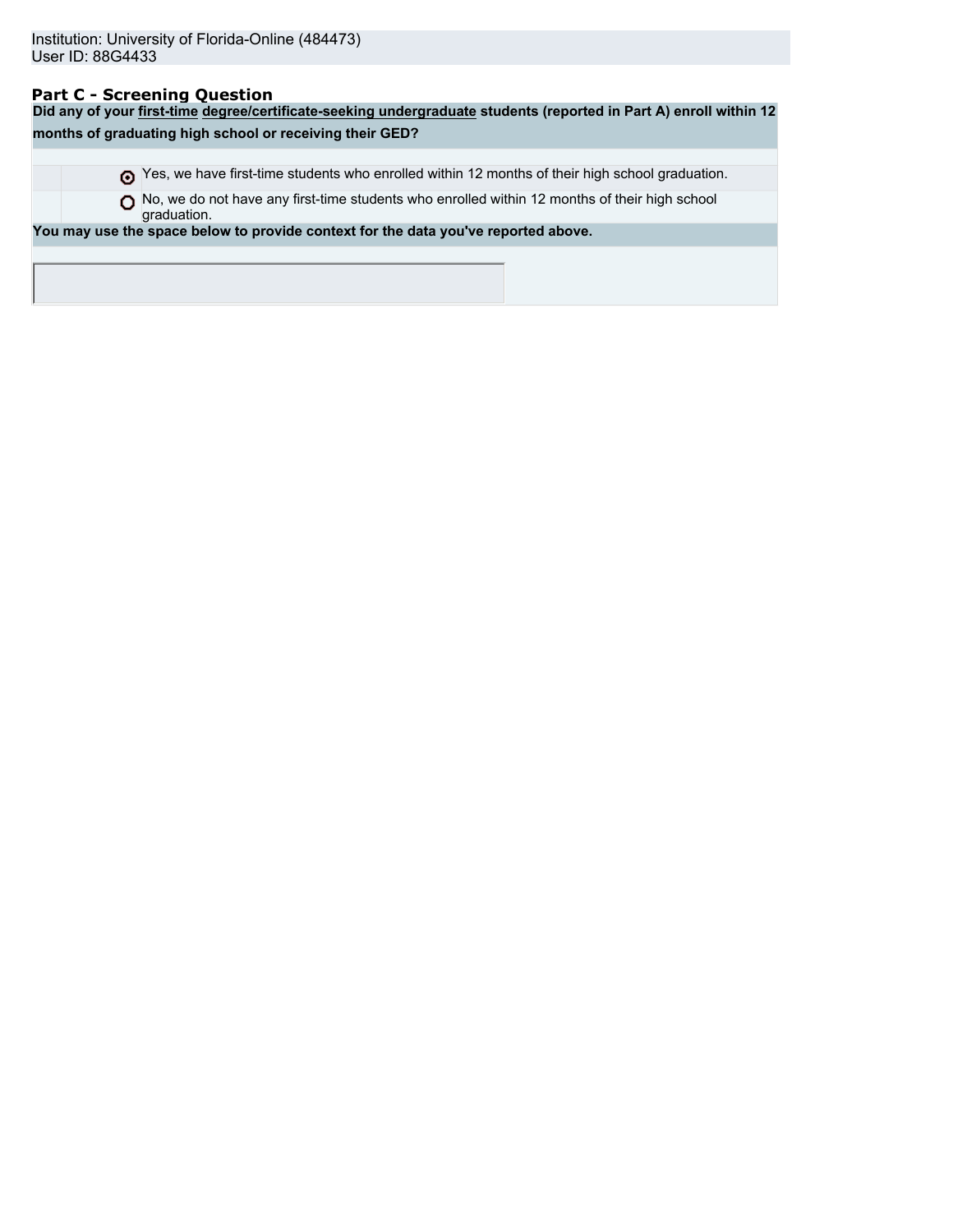### **Part C - Residence of First-time Undergraduates Enrollment as of the institution's official fall reporting date or as of October 15, 2014**

|                                                       |                  | Enter at least one zero, where applicable, to verify that the screen has not been skipped. |                                                                                                                               |
|-------------------------------------------------------|------------------|--------------------------------------------------------------------------------------------|-------------------------------------------------------------------------------------------------------------------------------|
| State of residence when student<br>was first admitted | <b>FIPS Code</b> | Total first-time<br>degree/certificate-seeking<br>undergraduates<br>(1)                    | Of students in column 1, those<br>who enrolled within 12 months<br>of high school graduation<br>or receiving their GED<br>(2) |
| Alabama                                               | 01               |                                                                                            |                                                                                                                               |
| Alaska                                                | 02               |                                                                                            |                                                                                                                               |
| Arizona                                               | 04               |                                                                                            | $\mathbf 0$                                                                                                                   |
| Arkansas                                              | 05               |                                                                                            |                                                                                                                               |
| California                                            | 06               |                                                                                            | 1                                                                                                                             |
| Colorado                                              | 08               |                                                                                            |                                                                                                                               |
| Connecticut                                           | 09               | 0                                                                                          | $\mathbf 0$                                                                                                                   |
| Delaware                                              | 10               |                                                                                            |                                                                                                                               |
| District of Columbia                                  | 11               |                                                                                            |                                                                                                                               |
| Florida                                               | 12               | 16                                                                                         | 8                                                                                                                             |
| Georgia                                               | 13               | 0                                                                                          | $\overline{0}$                                                                                                                |
| Hawaii                                                | 15               | $\mathbf{0}$                                                                               | 0                                                                                                                             |
| Idaho                                                 | 16               |                                                                                            |                                                                                                                               |
| <b>Illinois</b>                                       | 17               | $\mathbf{0}$                                                                               | $\mathbf{0}$                                                                                                                  |
| Indiana                                               | 18               |                                                                                            |                                                                                                                               |
| lowa                                                  | 19               |                                                                                            |                                                                                                                               |
| Kansas                                                | 20               |                                                                                            |                                                                                                                               |
| Kentucky                                              | 21               |                                                                                            |                                                                                                                               |
| Louisiana                                             | 22               |                                                                                            |                                                                                                                               |
| Maine                                                 | 23               |                                                                                            |                                                                                                                               |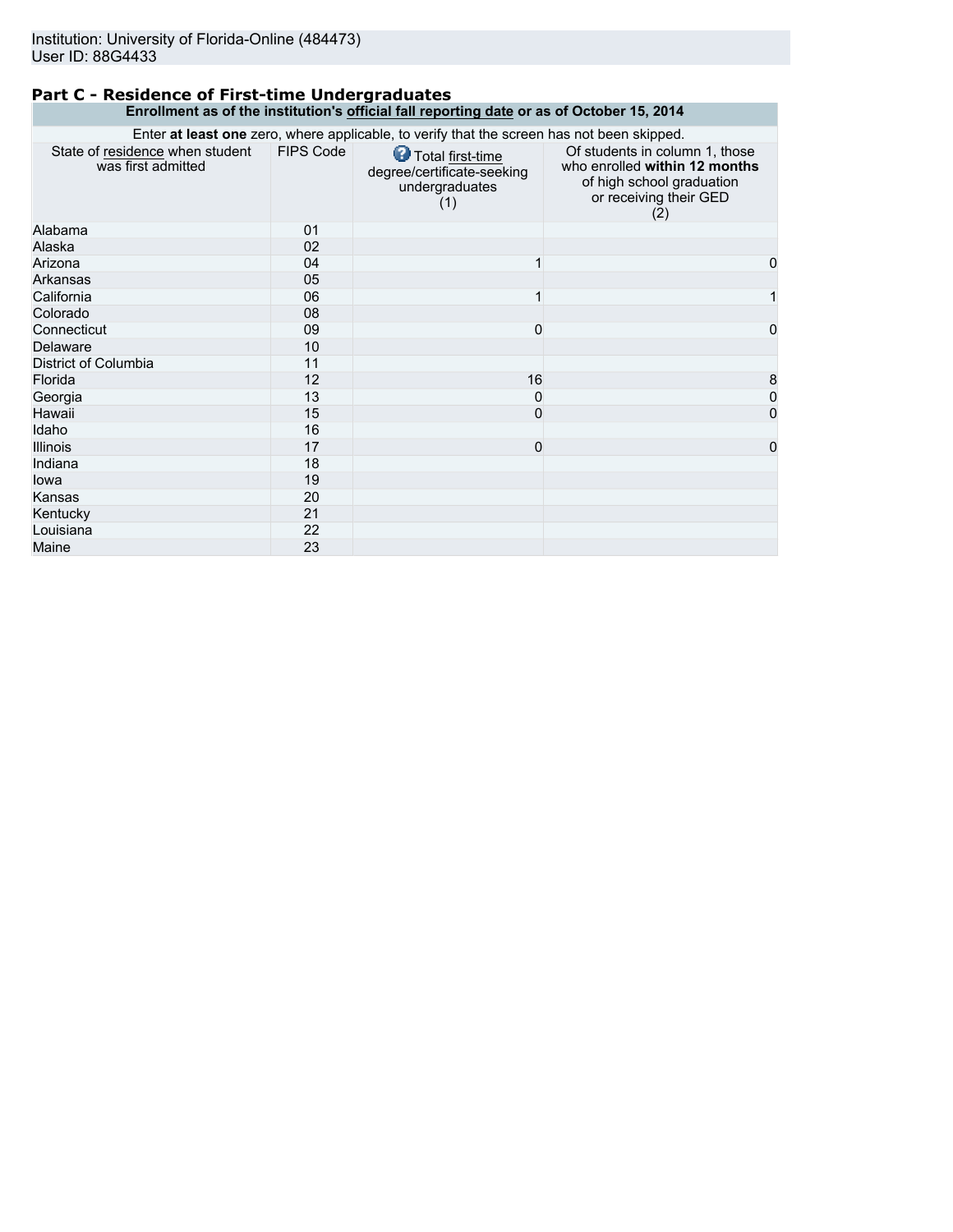### **Part C - Residence of First-time Undergraduates Enrollment as of the institution's official fall reporting date or as of October 15, 2014**

| Enter at least one zero, where applicable, to verify that the screen has not been skipped. |           |                                                                         |                                                                                                                               |  |
|--------------------------------------------------------------------------------------------|-----------|-------------------------------------------------------------------------|-------------------------------------------------------------------------------------------------------------------------------|--|
| State of residence when student<br>was first admitted                                      | FIPS Code | Total first-time<br>degree/certificate-seeking<br>undergraduates<br>(1) | Of students in column 1, those<br>who enrolled within 12 months<br>of high school graduation<br>or receiving their GED<br>(2) |  |
| Maryland                                                                                   | 24        |                                                                         |                                                                                                                               |  |
| <b>Massachusetts</b>                                                                       | 25        |                                                                         |                                                                                                                               |  |
| Michigan                                                                                   | 26        |                                                                         |                                                                                                                               |  |
| Minnesota                                                                                  | 27        |                                                                         |                                                                                                                               |  |
| Mississippi                                                                                | 28        |                                                                         |                                                                                                                               |  |
| Missouri                                                                                   | 29        | $\Omega$                                                                | 0                                                                                                                             |  |
| Montana                                                                                    | 30        | 0                                                                       | $\mathbf 0$                                                                                                                   |  |
| Nebraska                                                                                   | 31        |                                                                         |                                                                                                                               |  |
| Nevada                                                                                     | 32        |                                                                         |                                                                                                                               |  |
| New Hampshire                                                                              | 33        |                                                                         |                                                                                                                               |  |
| New Jersey                                                                                 | 34        |                                                                         |                                                                                                                               |  |
| <b>New Mexico</b>                                                                          | 35        |                                                                         |                                                                                                                               |  |
| New York                                                                                   | 36        |                                                                         |                                                                                                                               |  |
| North Carolina                                                                             | 37        | $\mathbf{0}$                                                            | $\Omega$                                                                                                                      |  |
| North Dakota                                                                               | 38        |                                                                         |                                                                                                                               |  |
| Ohio                                                                                       | 39        |                                                                         |                                                                                                                               |  |
| Oklahoma                                                                                   | 40        |                                                                         |                                                                                                                               |  |
| Oregon                                                                                     | 41        | $\mathbf 0$                                                             | $\mathbf 0$                                                                                                                   |  |
| Pennsylvania                                                                               | 42        |                                                                         |                                                                                                                               |  |
| Rhode Island                                                                               | 44        |                                                                         |                                                                                                                               |  |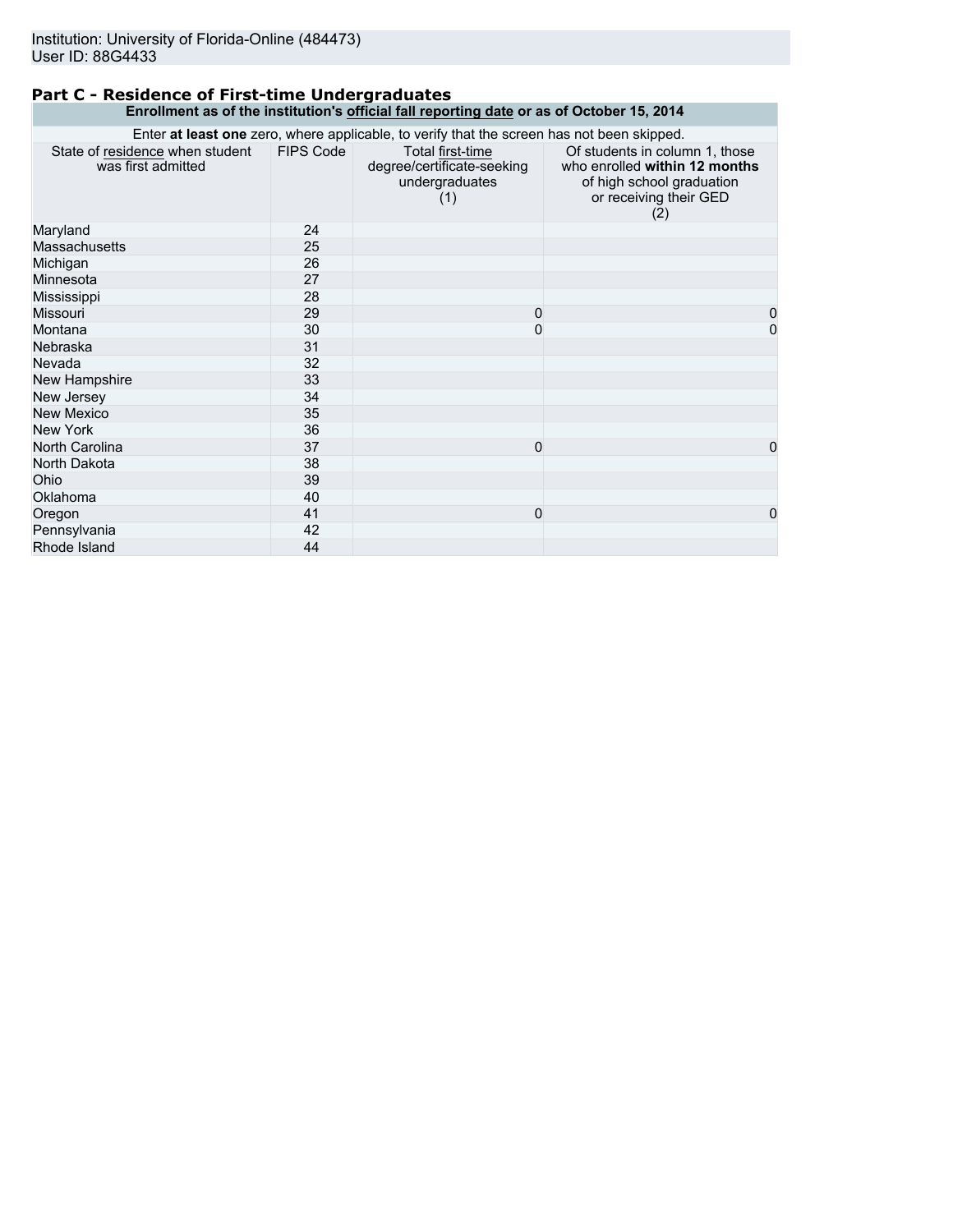### **Part C - Residence of First-time Undergraduates Enrollment as of the institution's official fall reporting date or as of October 15, 2014**

| Enter at least one zero, where applicable, to verify that the screen has not been skipped. |             |                                           |                                                                                                                                                               |
|--------------------------------------------------------------------------------------------|-------------|-------------------------------------------|---------------------------------------------------------------------------------------------------------------------------------------------------------------|
| State of residence when student<br>was first admitted                                      | <b>FIPS</b> | Total first-time<br>undergraduates<br>(1) | Of students in column 1, those<br>Code degree/certificate-seeking who enrolled within 12 months of<br>high school graduation<br>or receiving their GED<br>(2) |
| South Carolina                                                                             | 45          |                                           |                                                                                                                                                               |
| South Dakota                                                                               | 46          |                                           |                                                                                                                                                               |
| Tennessee                                                                                  | 47          |                                           | 0                                                                                                                                                             |
| Texas                                                                                      | 48          |                                           |                                                                                                                                                               |
| Utah                                                                                       | 49          |                                           |                                                                                                                                                               |
| Vermont                                                                                    | 50          |                                           |                                                                                                                                                               |
| Virginia                                                                                   | 51          |                                           |                                                                                                                                                               |
| Washington                                                                                 | 53          |                                           |                                                                                                                                                               |
| West Virginia                                                                              | 54          |                                           |                                                                                                                                                               |
| Wisconsin                                                                                  | 55          |                                           |                                                                                                                                                               |
| Wyoming                                                                                    | 56          |                                           |                                                                                                                                                               |
| <b>State Unknown</b>                                                                       | 57          | 0                                         | 0                                                                                                                                                             |
| American Samoa                                                                             | 60          |                                           |                                                                                                                                                               |
| <b>Federated States of Micronesia</b>                                                      | 64          |                                           |                                                                                                                                                               |
| Guam                                                                                       | 66          |                                           |                                                                                                                                                               |
| Marshall Islands                                                                           | 68          |                                           |                                                                                                                                                               |
| Northern Marianas                                                                          | 69          |                                           |                                                                                                                                                               |
| Palau                                                                                      | 70          |                                           |                                                                                                                                                               |
| Puerto Rico                                                                                | 72          |                                           |                                                                                                                                                               |
| Virgin Islands                                                                             | 78          |                                           |                                                                                                                                                               |
| <b>Foreign Countries</b>                                                                   | 90          |                                           | 0                                                                                                                                                             |
| Residence unknown/unreported                                                               | 98          | $\Omega$                                  |                                                                                                                                                               |
| Total first-time degree/certificate-seeking                                                |             | 20                                        | 9                                                                                                                                                             |
| undergraduates (from Part A)                                                               |             |                                           |                                                                                                                                                               |
| You may use the space below to provide context for the data you've reported above.         |             |                                           |                                                                                                                                                               |
|                                                                                            |             |                                           |                                                                                                                                                               |
|                                                                                            |             |                                           |                                                                                                                                                               |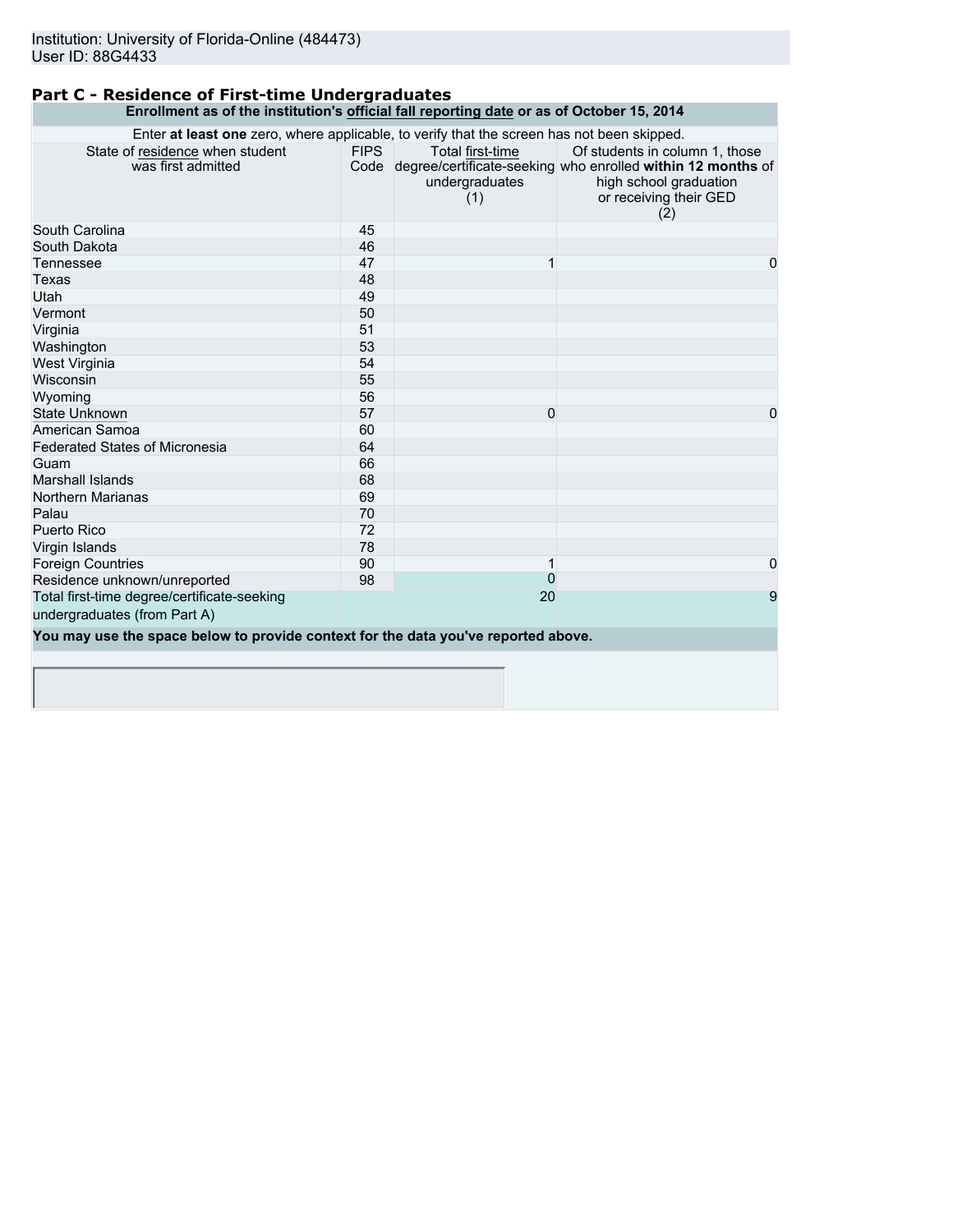| Part D - Total Undergraduate Entering Class                                                                                                                                                                                                                  |     |
|--------------------------------------------------------------------------------------------------------------------------------------------------------------------------------------------------------------------------------------------------------------|-----|
| <b>Total Undergraduate Entering Class, Fall 2014</b>                                                                                                                                                                                                         |     |
|                                                                                                                                                                                                                                                              |     |
| D1 Total full-time, first-time degree/certificate-seeking undergraduates from Part A (GR cohort)                                                                                                                                                             | 8   |
| D2 Total first-time degree/certificate-seeking undergraduates (full-time + part-time) from Part A                                                                                                                                                            | 20  |
| D3 Total transfer-in degree/certificate-seeking undergraduates (full-time + part-time) from Part A                                                                                                                                                           | 300 |
| D4 Total non-degree/certificate-seeking undergraduates (full-time + part-time) from Part A                                                                                                                                                                   | 12  |
| D5 Of the total non-degree/certificate-seeking undergraduates displayed on line D4, the number that are new to<br>the institution in Fall 2014                                                                                                               | 8   |
| D6 Total entering students at the undergraduate level<br>Note: This is calculated as first-time students (line D2) + students transferring to the institution (line D3) + non-<br>degree/certificate-seeking undergraduates entering in Fall 2014 (line D5). | 328 |
| D7 Percentage of undergraduate entering class represented by your GR cohort (line D1/line D6)                                                                                                                                                                | 2   |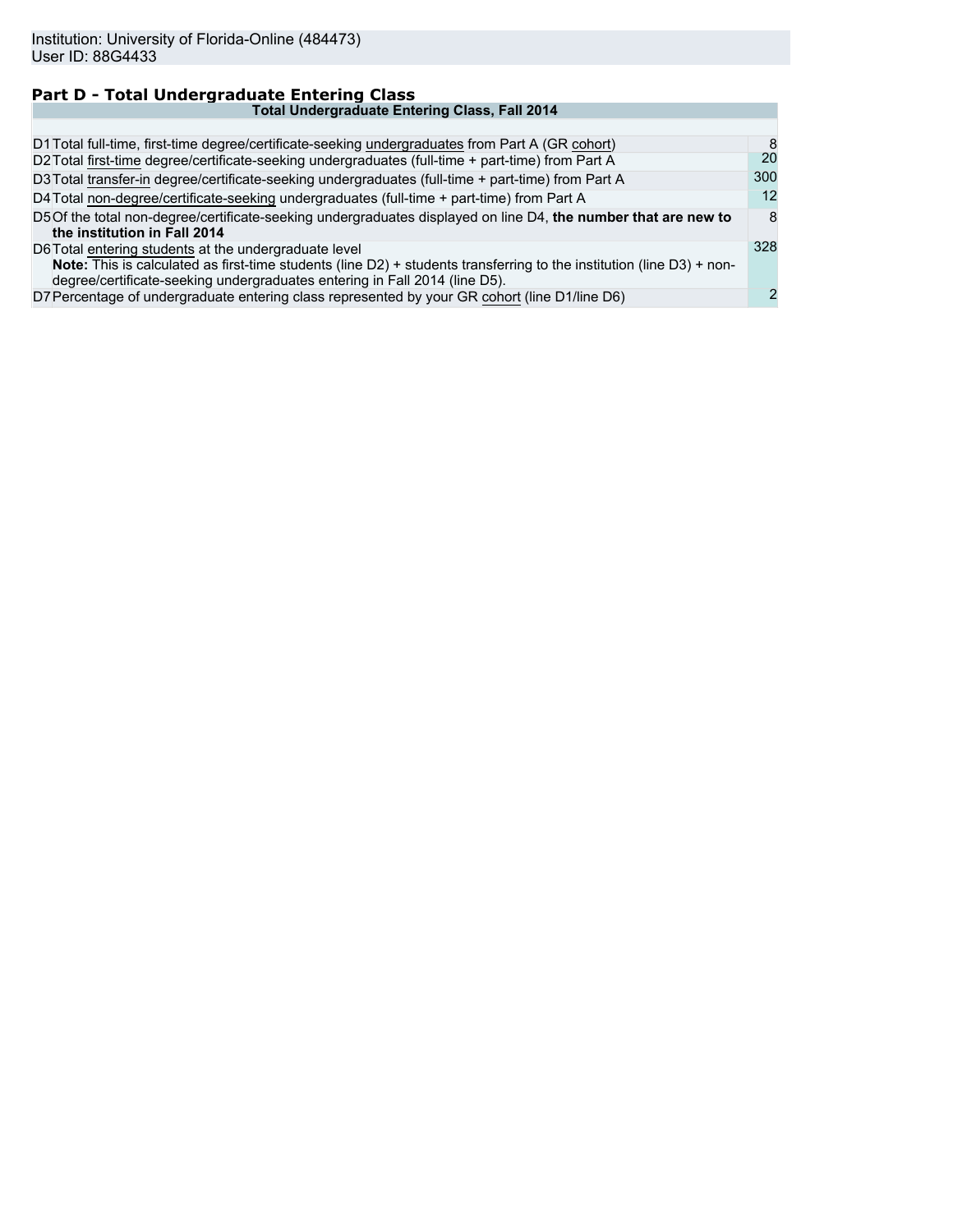## **Part E - First-time Bachelor's Cohort Retention Rates (Full-time)**

**Retention Rates**

**Full-time, First-time Bachelor's Cohort from Fall 2013**

**Academic reporters determine the cohort and retention as of the institution's official fall reporting date or as of October 15. Program reporters determine the cohort with enrollment any time between August 1 and October 31, 2013 and retention based on August 1, 2014.**

**The retention rate is calculated by the system after clicking "Save" on the screen. Exclusions are subtracted from the original cohort and the resulting adjusted cohort is used for calculating the retention rate.**

#### **Retention Data Reporting Reminders:**

- Include only **full-time, first-time bachelor's** students in this cohort.
- Determine the full-time cohort using Fall 2013 status (e.g. if a student was full-time in Fall 2013, report them in the full-time cohort regardless of their Fall 2014 status).
- If there are no students to report in the cohort, enter zero. Do not leave the field blank.
- Report in the exclusions box (line E2) the number of students from the cohort who left the institution for any of the following reasons: died or were totally and permanently disabled; to serve in the armed forces (including those called to active duty); to serve with a foreign aid service of the Federal Government (e.g. Peace Corps); or to serve on official church missions.

|                |                                                                                      |   |      | Prior year<br>data (Fall<br>2012 cohort) |
|----------------|--------------------------------------------------------------------------------------|---|------|------------------------------------------|
|                | <b>FULL-TIME, FIRST-TIME BACHELOR'S COHORT RETENTION:</b>                            |   |      |                                          |
| E <sub>1</sub> | Full-time, first-time Fall 2013 bachelor's cohort                                    |   |      |                                          |
| E2             | Exclusions from the Fall 2013 cohort                                                 |   |      |                                          |
| E <sub>3</sub> | Adjusted Fall 2013 cohort (line E1- line E2)                                         | 0 |      |                                          |
| E4             | Students from Fall 2013 cohort still enrolled as of Fall 2014                        |   |      |                                          |
| E <sub>5</sub> | Full-time, first-time Fall 2013 bachelor's cohort retention rate (line E4 / line E3) |   | $\%$ | $\%$                                     |
|                |                                                                                      |   |      |                                          |

 $\bigoplus$  You may use the space below to provide context for the data you've reported above.

**These context notes will be posted on the College Navigator website, and should be written to be understood**

#### **by students and parents.**

This institution began enrolling students in Fall 2014, so there are no data for cohorts in Fall 2013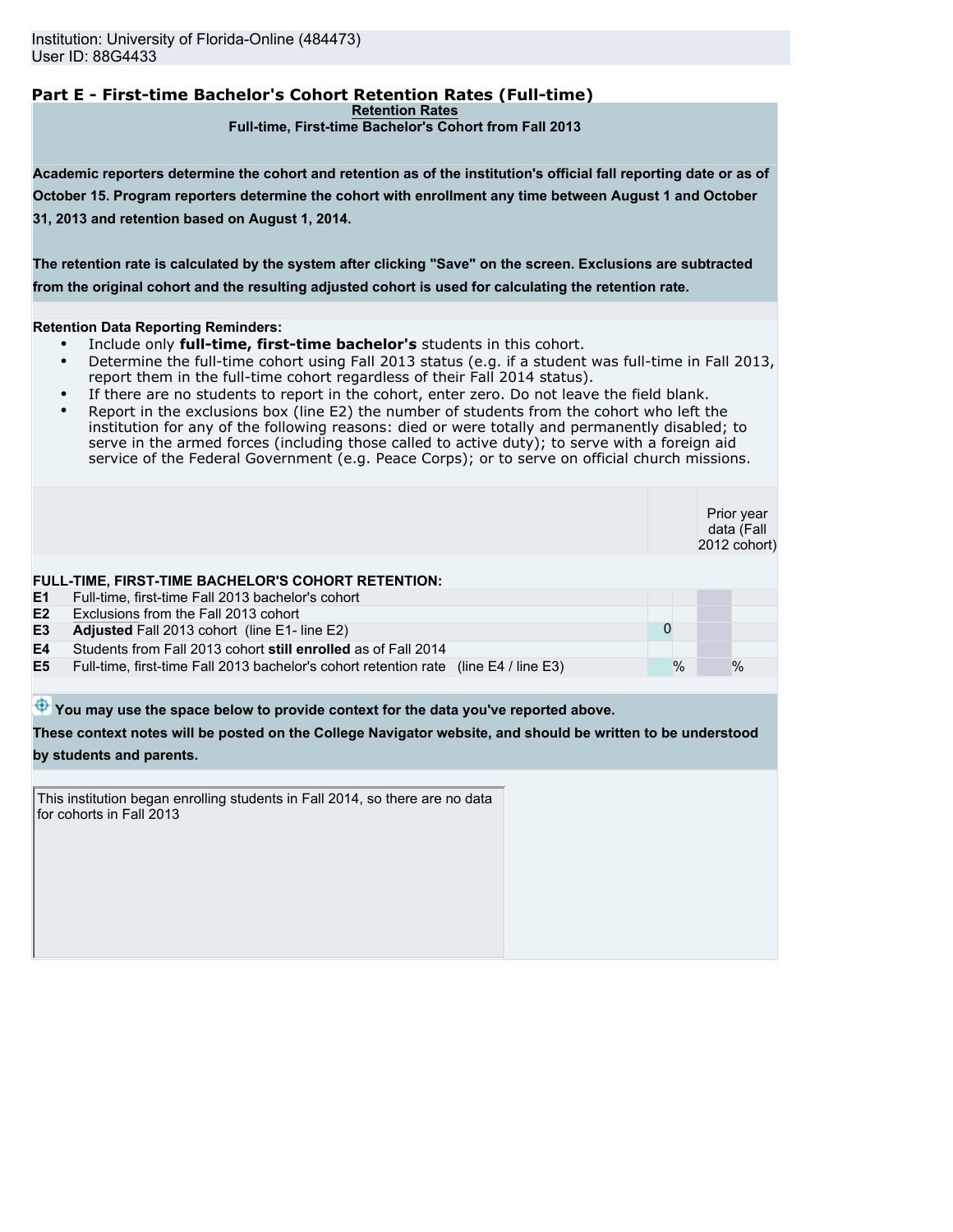# **Part E - First-time Bachelor's Cohort Retention Rates (Part-time)**

**Retention Rates**

**Part-time, First-time Bachelor's Cohort from Fall 2013**

**Academic reporters determine the cohort and retention as of the institution's official fall reporting date or as of October 15. Program reporters determine the cohort with enrollment any time between August 1 and October 31, 2013 and retention based on August 1, 2014.**

**The retention rate is calculated by the system after clicking "Save" on the screen. Exclusions are subtracted from the original cohort and the resulting adjusted cohort is used for calculating the retention rate.**

#### **Retention Data Reporting Reminders:**

- Include only **part-time, first-time bachelor's-seeking** students in this cohort.
- Determine part-time using Fall 2013 attendance status (e.g. if a student was part-time in Fall 2013, report them in the part-time cohort regardless of their Fall 2014 status).
- If there are no students to report in the cohort, enter zero. Do not leave the field blank.
- Report in the exclusions box (line E7) the number of students from the cohort who left the institution for any of the following reasons: died or were totally and permanently disabled; to serve in the armed forces (including those called to active duty); to serve with a foreign aid service of the Federal Government (e.g. Peace Corps); or to serve on official church missions.

Prior year data (Fall 2012 cohort)

#### **PART-TIME, FIRST-TIME BACHELOR'S COHORT RETENTION:**

| E6  | Part-time, first-time Fall 2013 bachelor's cohort                                   |      |      |
|-----|-------------------------------------------------------------------------------------|------|------|
| Е7  | Exclusions from the Fall 2013 cohort                                                |      |      |
| E8  | <b>Adjusted</b> Fall 2013 cohort (line E6 - line E7)                                |      |      |
| E9  | Students from Fall 2013 cohort still enrolled as of Fall 2014                       |      |      |
| E10 | Part-time, first-time Fall 2013 bachelor's cohort retention rate (line E9) line E8) | $\%$ | $\%$ |
|     |                                                                                     |      |      |

 $\bigoplus$  You may use the space below to provide context for the data you've reported above.

**These context notes will be posted on the College Navigator website, and should be written to be understood by students and parents.**

This institution began enrolling students in Fall 2014, so there are no data for cohorts in Fall 2013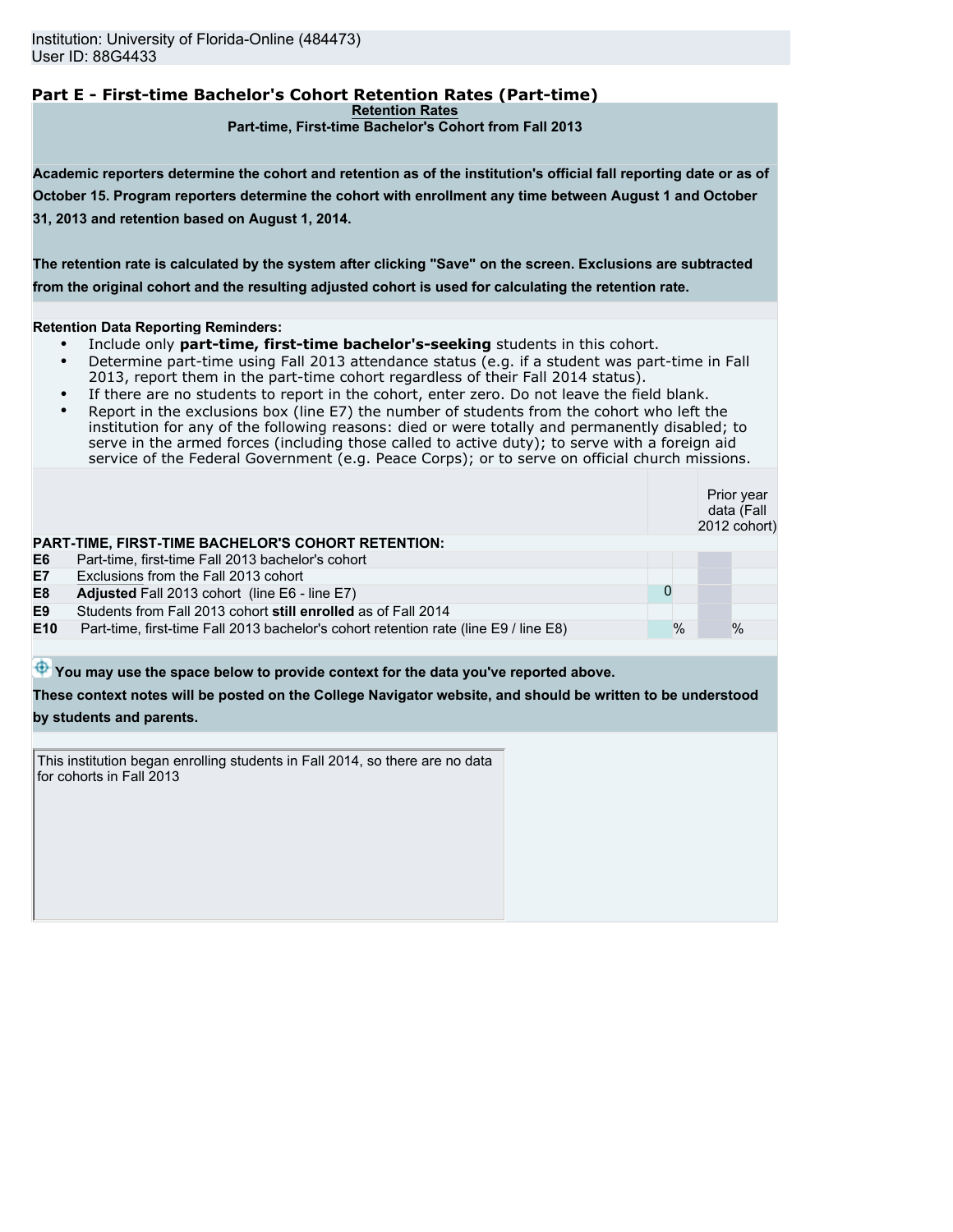### **Part F - Student-to-Faculty Ratio**

**Please provide your institution's student-to-faculty ratio (i.e., student-to-instructional staff) for undergraduate programs for Fall 2014. The student-to-faculty ratio and any accompanying context that is provided will be displayed on College Navigator.**

**Note: Logic in this item is similar to item I-2 from the Common Data Set data collection.**

Click here to use a worksheet to help you determine the student-to-faculty ratio

| Student-to-faculty ratio            |  |
|-------------------------------------|--|
| Student-to-faculty ratio prior year |  |

 $\bigoplus$  You may use the space below to provide context for the data you've reported above.

**These context notes will be posted on the College Navigator website, and should be written to be understood by students and parents.**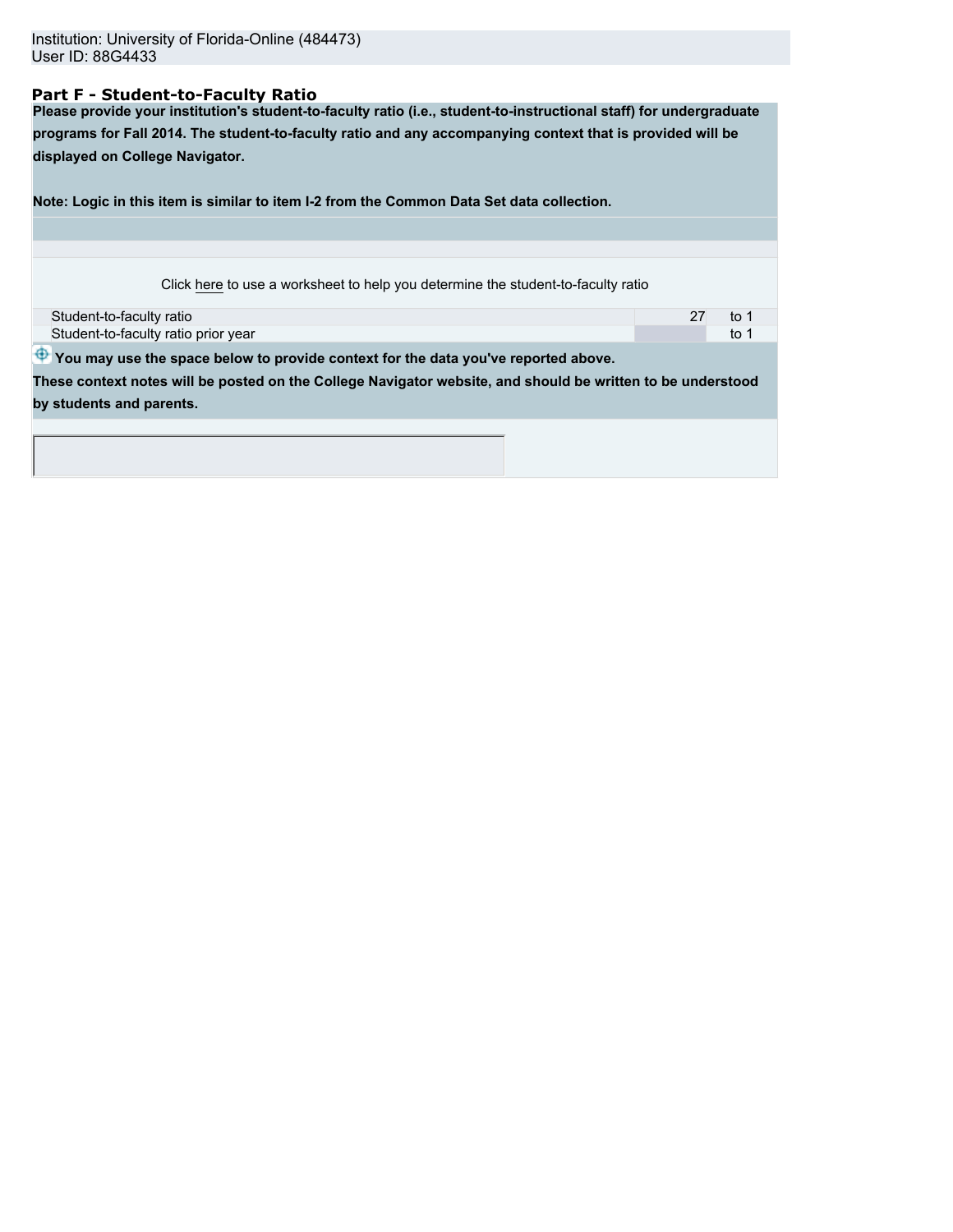## **Prepared by**

|                   | This survey component was prepared by: |                          |            |  |
|-------------------|----------------------------------------|--------------------------|------------|--|
|                   | <b>O</b> Keyholder                     | SFA Contact              | HR Contact |  |
|                   | Finance Contact                        | Academic Library Contact | Other      |  |
|                   | Name: Marie Zeglen                     |                          |            |  |
|                   | Email: zeglenm@ufl.edu                 |                          |            |  |
|                   |                                        |                          |            |  |
| survey component? | How long did it take to prepare this   | 20hours                  | minutes    |  |
|                   |                                        |                          |            |  |

The name of the preparer is being collected so that we can follow up with the appropriate person in the event that there are questions concerning the data. The Keyholder will be copied on all email correspondence to other preparers. The time it took to prepare this component is being collected so that we can continue to improve our estimate of the reporting burden associated with IPEDS. Please include in your estimate the time it took for you to review instructions, query and search data sources, complete and review the component, and submit the data through the Data Collection System.

Thank you for your assistance.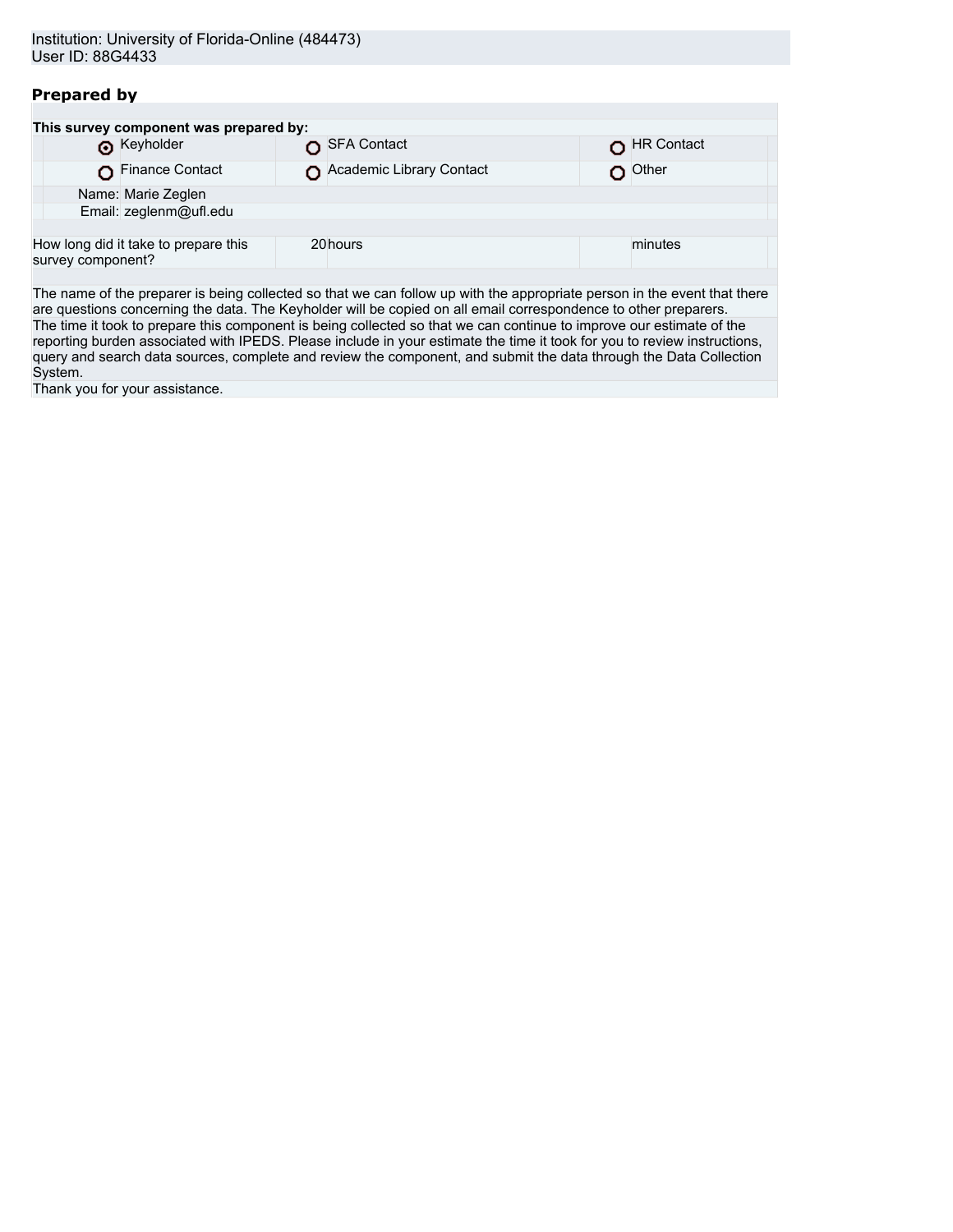# Institution: University of Florida-Online (484473) User ID: 88G4433

### **Summary**

### **Fall Enrollment Survey Summary Four-Year Institutions without Graduate Students**

IPEDS collects important information regarding your institution. All data reported in IPEDS survey components become available in the IPEDS Data Center and appear as aggregated data in various Department of Education reports. Additionally, some of the reported data appears specifically for your institution through the College Navigator website and is included in your institution's Data Feedback Report (DFR). The purpose of this summary is to provide you an opportunity to view some of the data that, when accepted through the IPEDS quality control process, will appear on the College Navigator website and/or your DFR. College Navigator is updated approximately three months after the data collection period closes and Data Feedback Reports will be available through the [Data Center](http://nces.ed.gov/ipeds/datacenter/) and sent to your institution's CEO in November 2015.

Please review your data for accuracy. If you have questions about the data displayed below after reviewing the data reported on the survey screens, please contact the IPEDS Help Desk at: 1-877-225-2568 or ipedshelp@rti.org.

| <b>Undergraduate Student Enrollment</b> |         |  |
|-----------------------------------------|---------|--|
| Total enrollment                        | 891     |  |
| Transfer-in enrollment                  | 300     |  |
|                                         |         |  |
| Student-to-faculty ratio                | 27 to 1 |  |

| <b>Undergraduate Student Characteristics</b> |       |  |  |
|----------------------------------------------|-------|--|--|
| Percent of undergraduates who are female     | 51%   |  |  |
| Percent of undergraduates who are full-time  | 38%   |  |  |
|                                              |       |  |  |
| Percent of undergraduates by race/ethnicity: |       |  |  |
| American Indian or Alaska Native             | $1\%$ |  |  |
| Asian                                        | 3%    |  |  |
| Black or African American                    | 8%    |  |  |
| Hispanic/Latino                              | 15%   |  |  |
| Native Hawaiian or Pacific Islander          | 1%    |  |  |
| White                                        | 67%   |  |  |
| Two or More Races                            | 0%    |  |  |
| Race and ethnicity unknown                   | 5%    |  |  |
| Nonresident alien                            | 0%    |  |  |
|                                              |       |  |  |
| Percent of undergraduate students by age:    |       |  |  |
| 24 and under                                 | 35%   |  |  |
| 25 and over                                  | 65%   |  |  |
| Age unknown                                  | 0%    |  |  |

| Undergraduate Retention and Graduation Rate Cohort                 |    |  |  |
|--------------------------------------------------------------------|----|--|--|
| First-time, full-time bachelor's seeking student retention<br>rate |    |  |  |
| First-time, part-time bachelor's seeking student retention<br>rate |    |  |  |
|                                                                    |    |  |  |
| Graduation rate cohort as percent of total entering<br>students    | 2% |  |  |